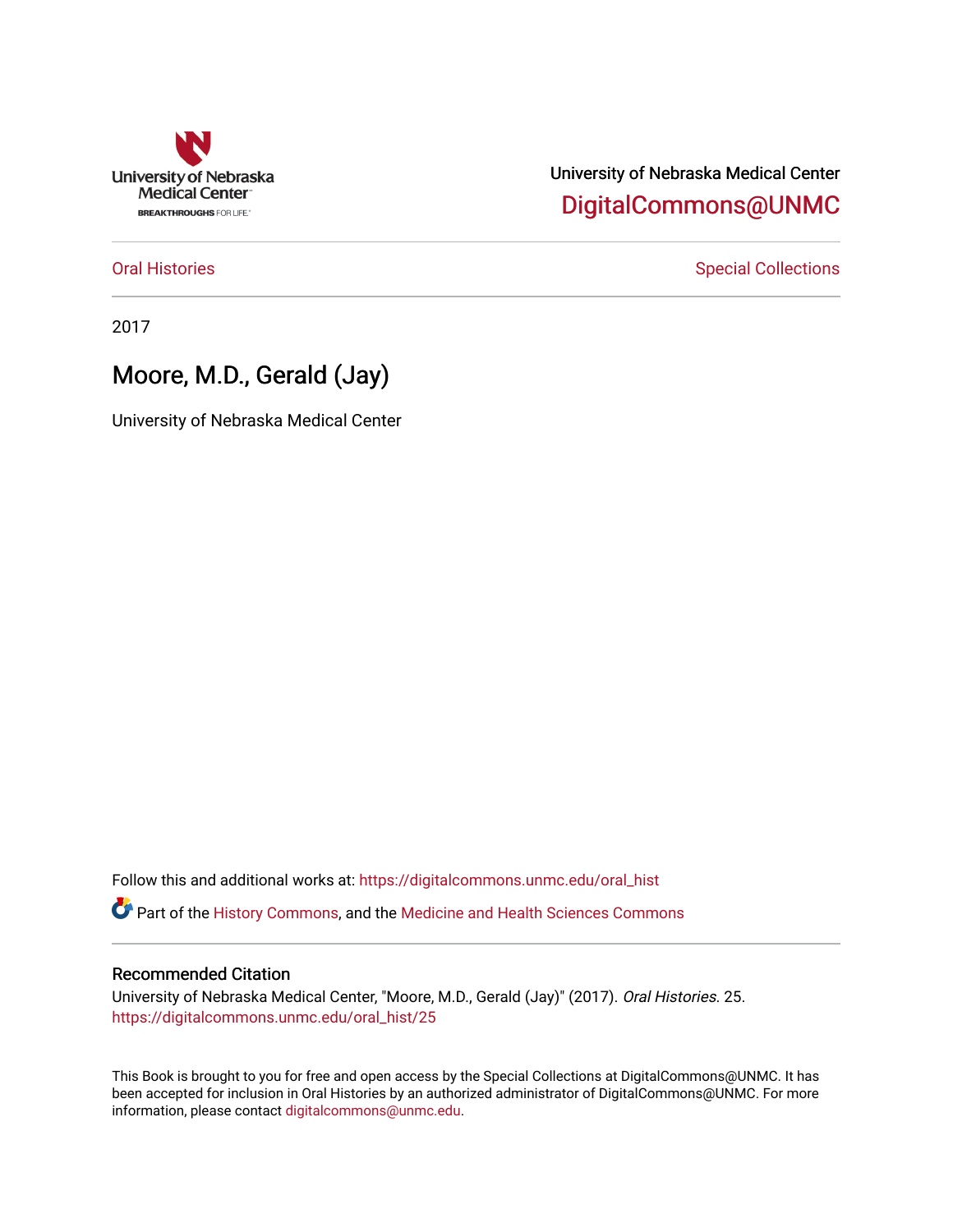Transcribed by: Benjamin Simon Oral History: Gerald Moore

**Robert Wigton:** Hi. I'm Bob Wigton and we're here today to interview Jay Moore, who is the associate Dean for Academic Affairs and has had a very distinguished career at the College of Medicine. And also we were good friends as medical students, residents, and so forth. Jay was a member of the class of '71. And I guess we could start off with some of your thoughts reminisces about your class and your career, and how you got into academic medicine.

**Gerald Moore:** Okay. Sounds good.

**Robert Wigton:** Just in a word. Yeah. [Laughter]

Gerald Moore: Just in a word. Yeah. Well, I joined the class of '71, as you said, and I was fortunate enough to be one of a select group of people. There were ninety of us in the class, of which nine were women. And the other eighty-one, obviously, were men. That's changed quite a bit recently. We're about 50/50 with men and women in the class at the present time. We started out—Wittson Hall was not here, of course. It was just the North lab and the South lab. And we had our Anatomy in the sixth floor of the North laboratory. I remember that because it was a semester-and-a-half long and it was very cold because we had all the windows open for ventilation. So, it was always exciting to try to figure out what to do to keep warm. One of my classmates wanted to make some money, so he was bringing up a cooler with ice to sell pop. And he was pretty much told: "That's not going to happen." So, we lost that. But we had great fun. It was a lot of interactions with the faculty members. A lot of one-on-one, because of the smaller size of both the class and the… and the faculty at that point in time. So, there's some very dedicated teachers, as there continue to be at the present time. So, first two years were standard, I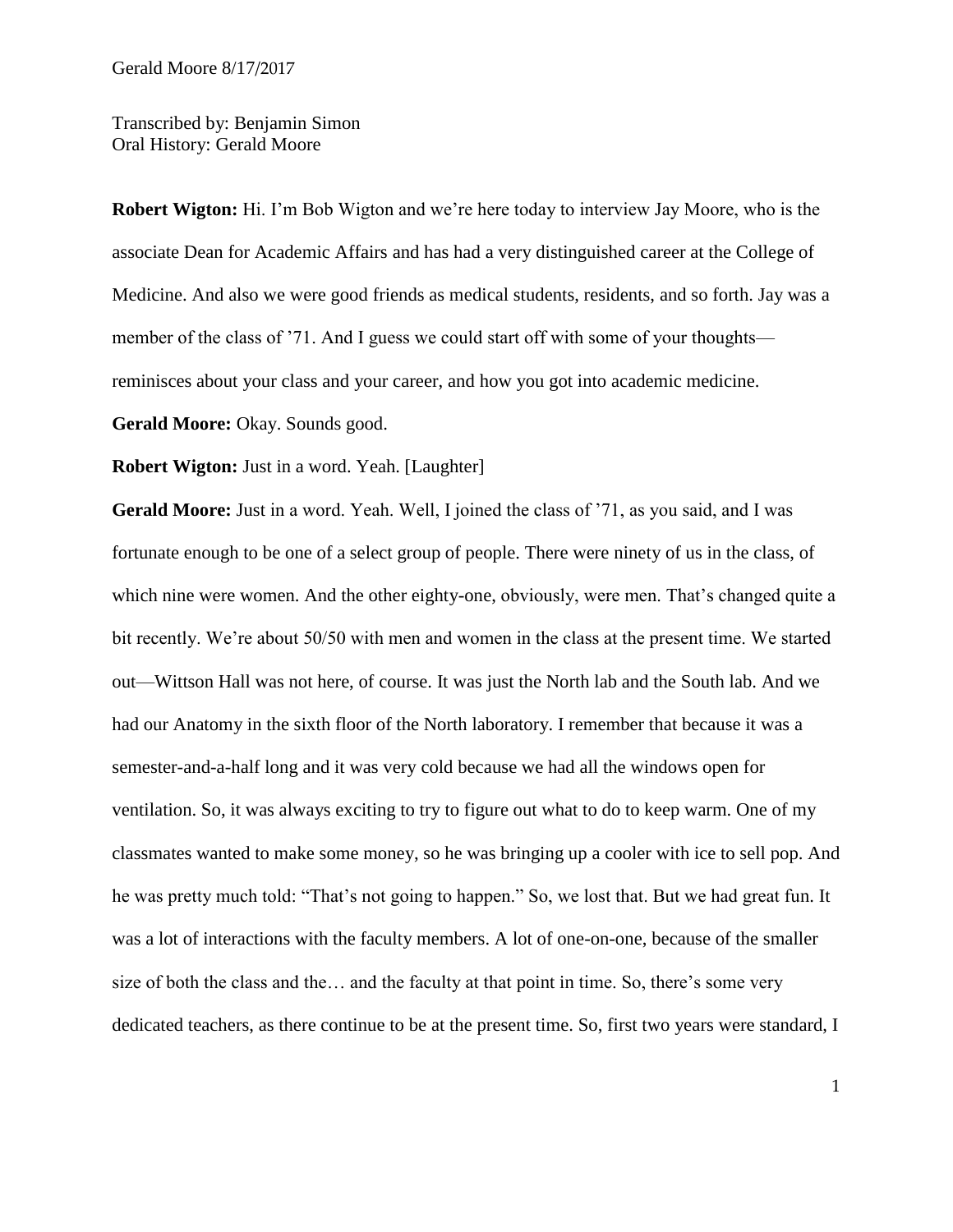think. Mostly lecture and laboratory. No small groups at all. It was very… interesting to learn physical diagnosis on the wards. When I first started, there were still wards of thirty-to-fifty beds. The men's ward and the women's ward. And they were… We had one… one examining room. So, we brought the patients into that examining room and had four or five of us examine the patient at the same time. It's rather different than what we do now at the present time. But it was… back in the old hospital. Of course, when I was in medical school, they started building Wittson Hall. And so, the class, I think, after me—one or two years—were the first people starting in that class—for classes. The junior year, I had the standard rotations. And I remember, at that time, I was in Douglas County Hospital for surgery. We used to stay overnight and run the emergency room, because there were no full-time physicians available. So, that was quite an experience. I remember one time I was called to see a patient out in the emergency room about five in the morning. And the patient… I said: "What's wrong?" And they said: "Well, the police are bringing him in, but he said he was walking downtown and saw a flashlight and said: 'turn the flashlight out.' And then the… the train hit him."

#### **Robert Wigton:** [Laughter]

**Gerald Moore:** [Laughter] Amazingly enough, he didn't have very many significant findings on his physical exam. He must have just got brushed by the train. So, it's funny. Back then, on medicine, I was at the VA [Veterans Affairs]. And I remember distinctly that our senior resident was only interested in studying for boards. And so, he didn't make rounds with us on a regular basis. The students were pretty much in charge. That certainly has changed as well, for the present time. During the senior year, I didn't really know what I wanted to go into. So, I went through the process of applying to different places. And, back in those days, I didn't have very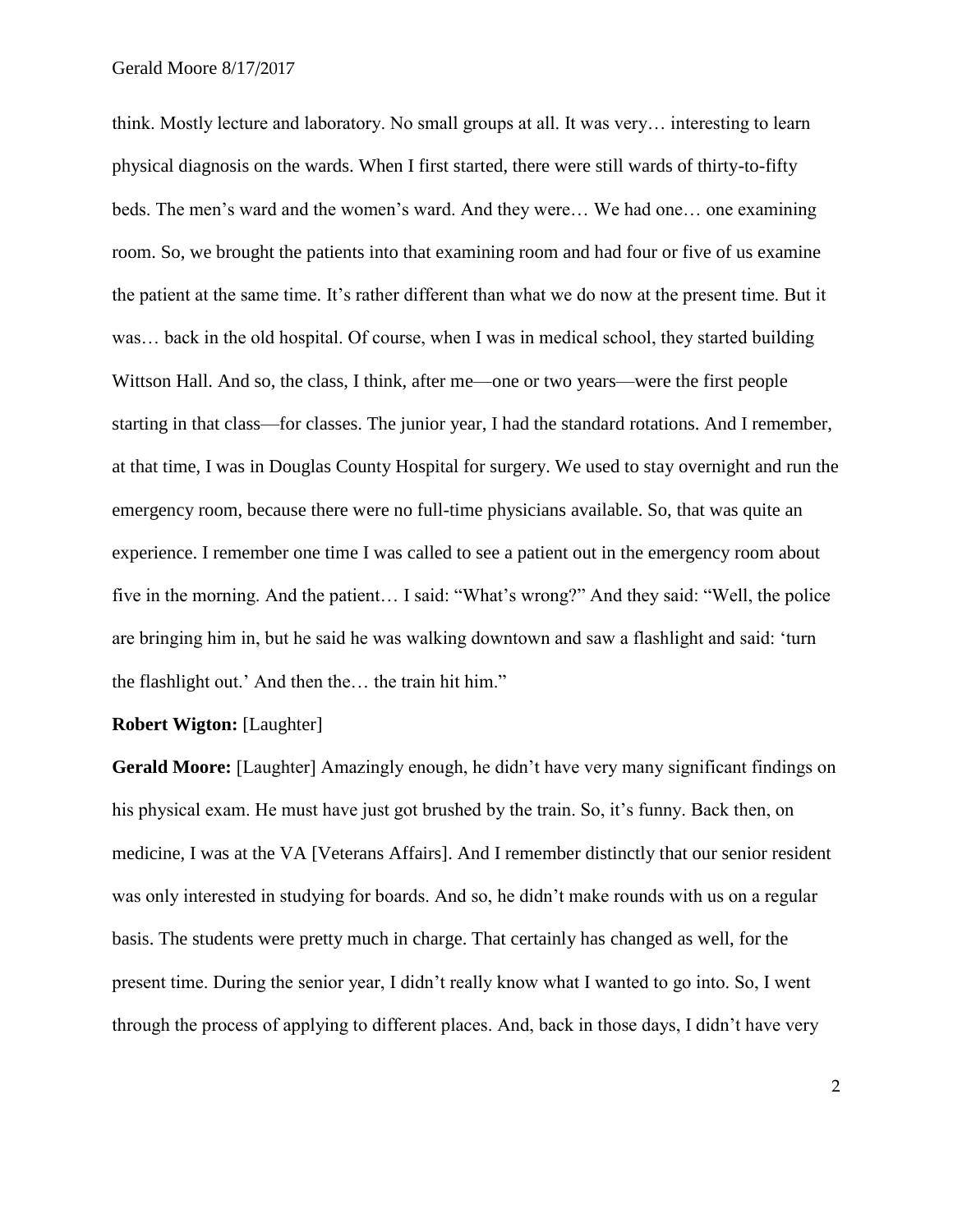good advice. So, I didn't go interview any place. And—but I still got my first choice, so I was happy with that. Spent the year at Bronson Hospital in Kalamazoo, Michigan doing a rotating internship. Had probably a hundred twenty-five deliveries under my belt. Seventy-five of those I was the primary physician. So, it was pretty good experience. Emergency Department, Pediatrics… All the standard rotations. And then, I didn't know what I was going to do, because I was—back then, there was the draft. And I was eligible for the draft. I was classified 1A. So, I went for a physical. And they said: "Unfortunately, you… if you hadn't been a physician, you wouldn't be eligible." I said: "Why?" And he said: "Well, you've got a hernia." I thought: "Damn. I just went to medical school for the wrong reason." No, I'm kidding. Anyway, I didn't know what to do. So, I called back here. And I don't… I talked to the Chief Resident before you. Who was that?

**Robert Wigton:** It… it might have been… Oh, let's see… Right before me… Oh, Hassing. **Gerald Moore:** Yeah, John Hassing.

**Robert Wigton: Hassing, yeah.** 

**Gerald Moore:** Anyway, I talked to him. And I said: "Do you have a place for me—or have a suggestion?" And he said: "Oh, come in as a second year of medicine resident." So, I… I came in and… Since medicine is three years long, I ended up doing the Chief Residency after you. You finished after two years?

**Robert Wigton:** Mhmm.

**Gerald Moore:** Doing that. So, I took over there and had a Chief Resident at the VA. Merle MacLevy. Had a good time from that standpoint. And I stayed here on General Medicine staff. So, I did General Medicine for some time. And then, about… late '70s or early '80s, the only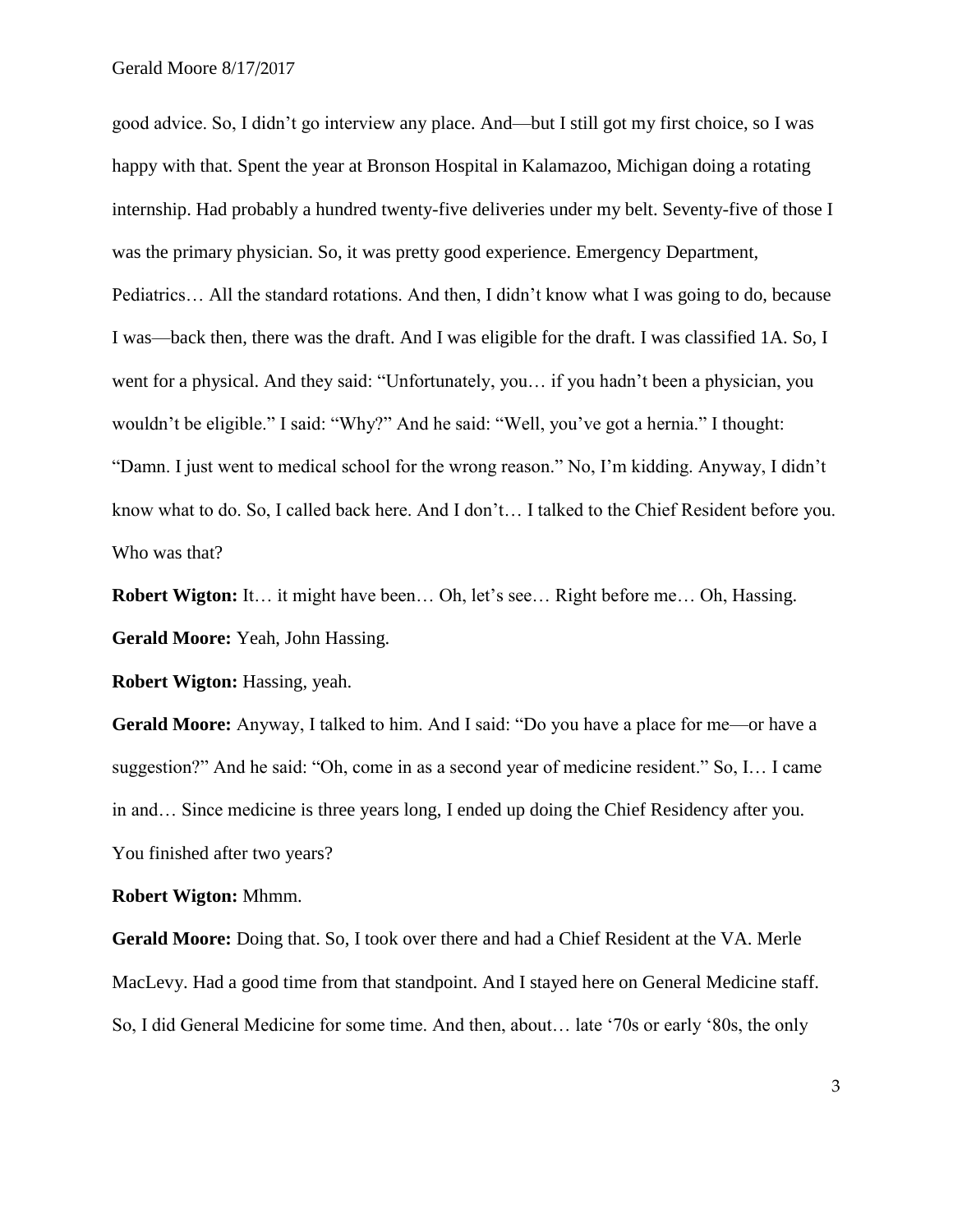rheumatologist in town left. So, we had a Rheumatology clinic that was once a month. An Orthopedics clinic. And the Chairman of Medicine at that time said: "Well, you're Chief Resident. You don't have anything better to do. Why don't you run the Rheumatology clinic?" So, I ended up doing the Rheumatology clinic with the Vice Chairman of the department, who was an infectious disease doctor. So, a generalist and an infectious disease doctor did rheumatology with orthopedics for a couple years. Ended up, when Jim O'Dell and Lyn Klassen joined the faculty as the first rheumatologists, they eventually suggested that I might want to get training in Rheumatology. So, I spent a year at the NIH [National Institutes of Health] doing some clinical research, then came back here. And I've been here ever since.

**Robert Wigton:** That's interesting. Now, what was the name of the rheumatologist that left? I can't remember it.

**Gerald Moore:** Yasichu. Hissan Yasichu.

**Robert Wigton: Oh, sure! Sure.** 

**Gerald Moore:** He was from Turkey.

**Robert Wigton:** Yes. And he was the guy that... that's famous for his articles in... one of those diseases that's prevalent in the--

**Gerald Moore:** The shets.

**Robert Wigton:** Yeah. The shets. Right. It was—he became an expert on that.

Gerald Moore: Mhmm. We've had—we actually had his son come here for his visiting professor a few years back. So…

**Robert Wigton:** Interesting.

**Gerald Moore:** Very interesting.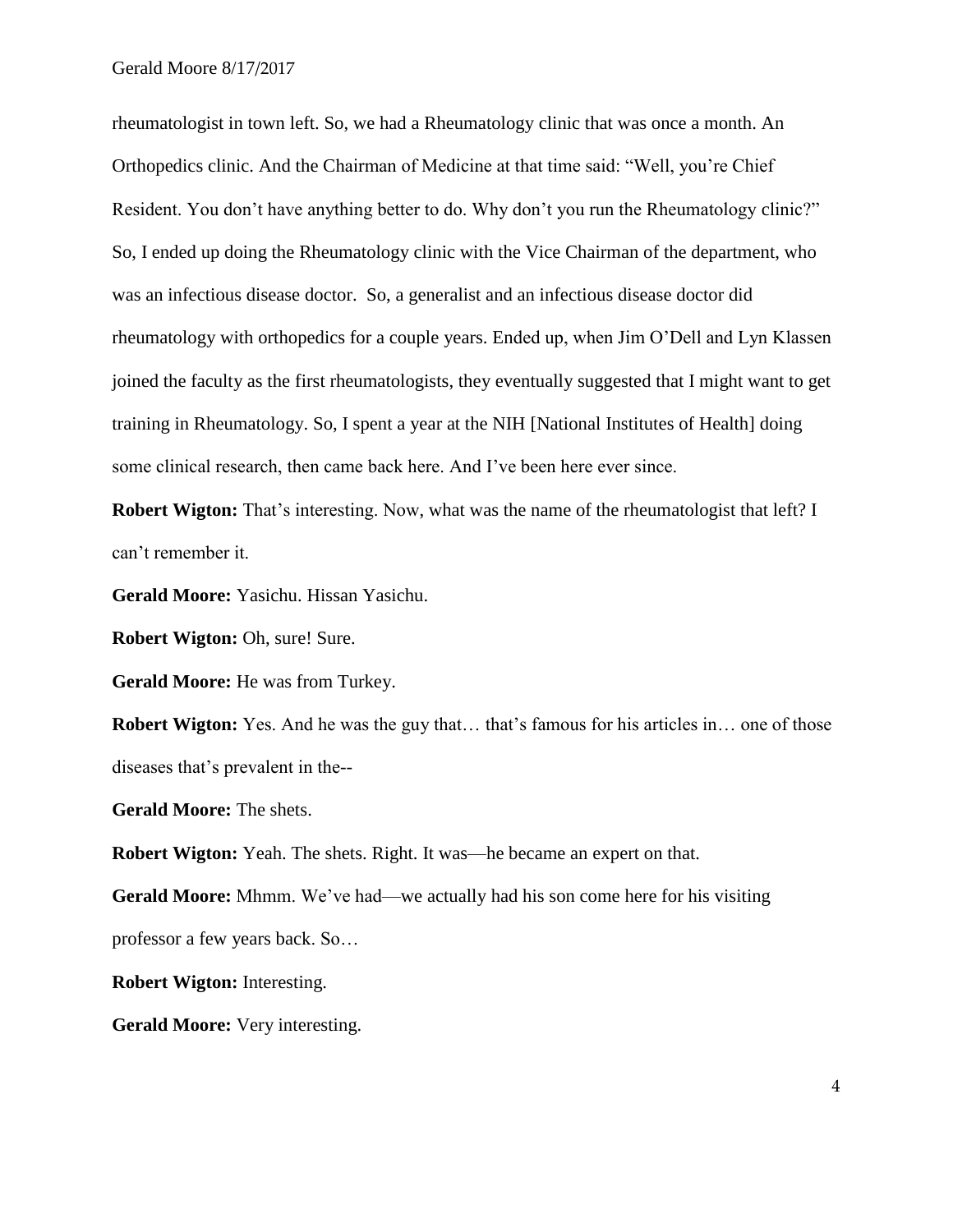**Robert Wigton:** So, when... when did you get into the Dean's office? And why?

Gerald Moore: Yeah. Why? That's—there's an involved story there. Unfortunately, I was volunteered to—or I—fortunately, I volunteered to be on the curriculum committee. And this was back in… about, oh, '80s, '78—'80. Something like that. I was on the curriculum committee and we decided we were going to look at the curriculum in the second year. And analyze and see whether it could be improved. And at that time, there were a lot of little courses. Two hours here, three hours there, one hour… And I said: "Hmm. Why don't we consolidate that into one course called Introduction to Clinical Medicine?" And they said: "Well, fine. Why don't you run it?" So, I ended up running this course.

#### **Robert Wigton:** Oops.

**Gerald Moore:** Yeah. "Oops" is the exact correct answer. So, I ran the course for several years. And then, I went to the NIH, as I said, for—1985 for a year. And when I came back… Bob Waldman, sorry. Bob Waldman was here as Dean. And he asked me if I would be interested in becoming Assistant Dean for curriculum. So, that's how that happened. And then, I've been in that position, or something like that, ever since that point in time. So, I've been involved in a lot of the changes that have occurred in the curriculum over the years.

**Robert Wigton:** Now, say something about evolution of the curriculum.

**Gerald Moore:** Well… Actually, we have some pictures of the curriculum in 1900. I think you created some of those and… Especially the one with the stagecoach and the bones… they're… they're standing outside. And the scrum for the… the football team that we used to have. Wasn't quite that bad when I was here. But we had classes… standard classes in Biochemistry, Physiology, Anatomy, et cetera. I remember the Histology class was in the amphitheater in the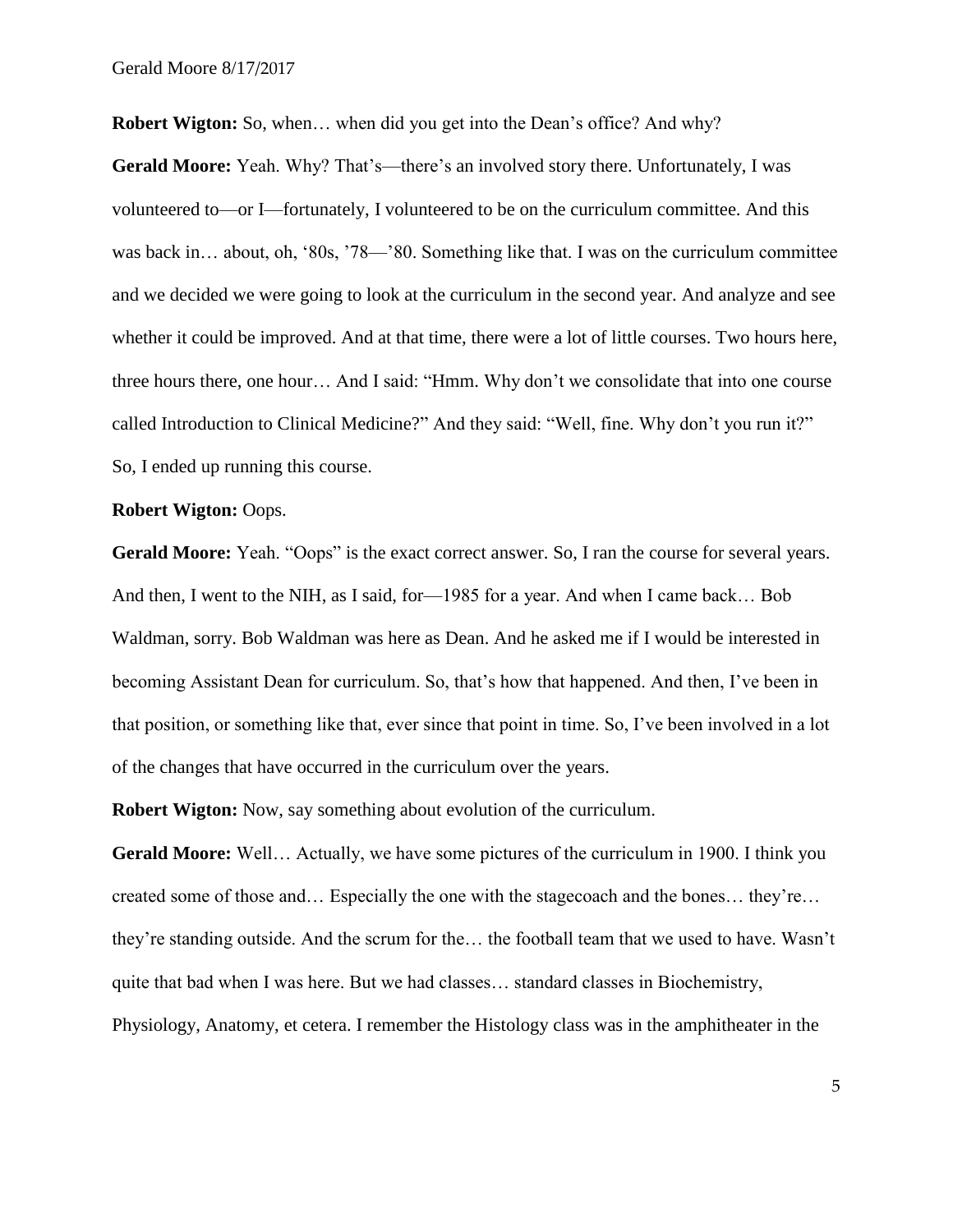North laboratory. There was a chalkboard there, of course, and the histologist came in with his colored chalk every morning for fifteen minutes, putting the scheme on the board. So, some of us—not me, but some of the people in the class ended up going to fifteen minutes early so that they all the colored pencils out, and they copied all that. Little different from what happens now. But, as I said before, it was mostly lecture and small group—or and *not* small group. And laboratory experience was very important. Physiology laboratory, where you did experiments with gastric acid. And… and Cardiology for exercise-induced disease, et cetera, et cetera. So, it was a good experience. I didn't know any different at that point in time. And, as I said, things... things evolved into many small little courses. And the… But they were still basically disciplinebased. So, Anatomy, Physiology, plus the Clinical Medicine course that I taught, which is the physical diagnosis primarily.

**Robert Wigton:** And they often followed a book.

**Gerald Moore:** Right.

**Robert Wigton:** Like... like they'd have a particular book, as college courses did.

**Gerald Moore:** Right.

**Robert Wigton:** And you'd have chapter one for a certain amount of time.

**Gerald Moore:** Exactly right.

**Robert Wigton:** So, the organization was fairly standard, just because it followed the different books.

**Gerald Moore:** The textbook, yes.

**Robert Wigton:** Textbooks, yeah.

Gerald Moore: And most of the instructors were not clinicians. In fact, I would say a very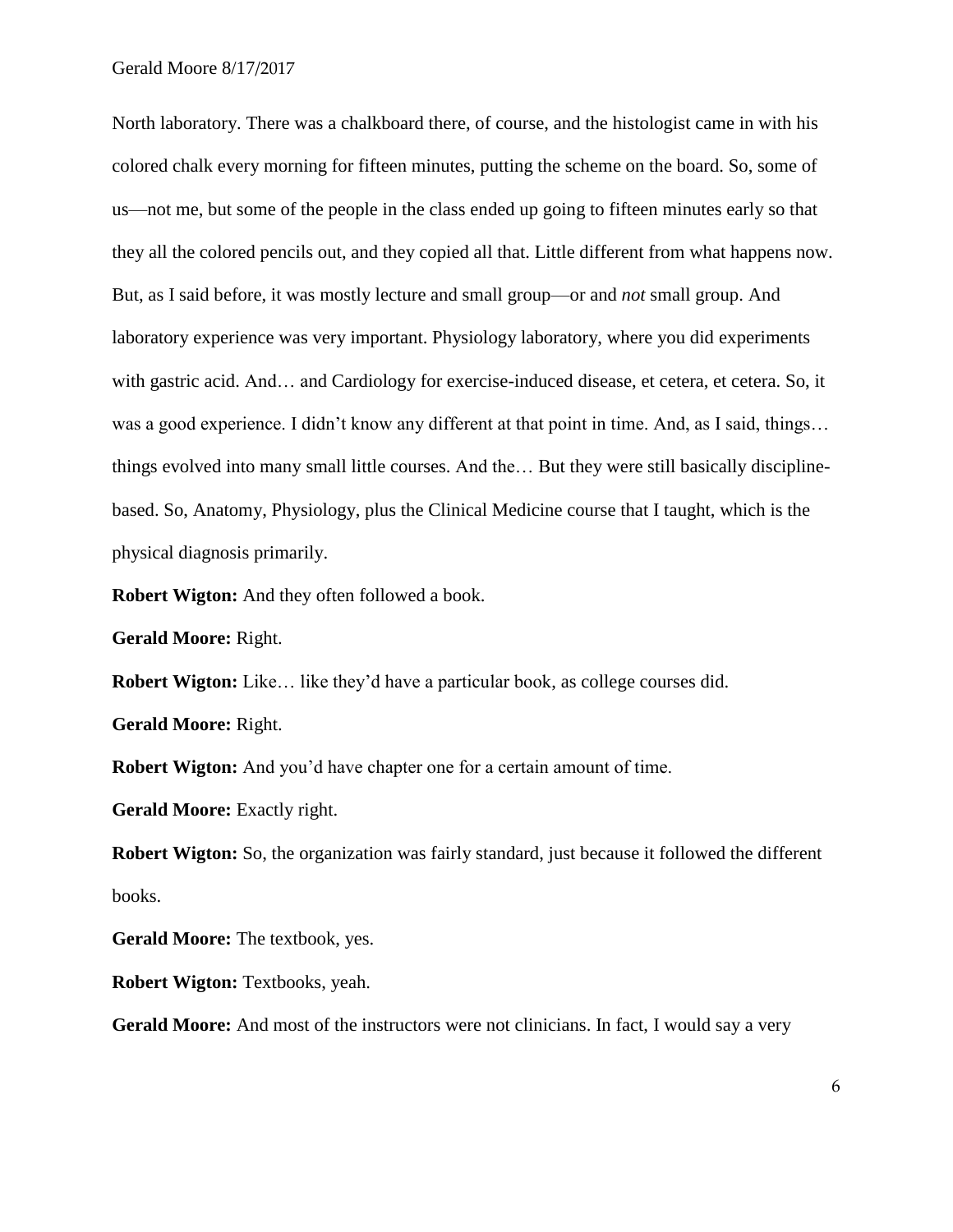minority of the instructors in the first few years were clinicians. We didn't notice any difference, because we didn't know that clinical medicine really existed until our third year. Then, third year we had a—probably the thing I remember most about that is the family medicine rotation I did out in Aurora, Nebraska. We stayed in the hospital wing that was a nursing a home. And one of my classmates and I were there in January.

#### **Robert Wigton:** Oh.

**Gerald Moore:** [Laughter] And two things happen. One is one night I got awakened about three AM with screams from my compatriot's bed. And it turns out one of the patients from the nursing home had wandered around and was climbing into bed with him. And so…

## **Robert Wigton:** [Laughter]

**Gerald Moore:** So, that was exciting. But the other thing that happened… We had a snowstorm on a Friday afternoon. A blizzard. And it was so bad that a rescue squad came in with a patient with chest pain. And then, they closed the road. Nobody could get there. I was the only physician, like, person there. And the guy arrested in the emergency department. So, I ran this cardiac arrest in the Emergency Department. Well, it wasn't really Emergency Department. It was just sort of a room off of--

#### **Robert Wigton:** A room.

**Gerald Moore:** Yeah [Laughter]. I did the… the code. Unfortunately, the patient didn't make it. But afterwards, the nurses said: "That was really exciting!" And I said: "What—why, you know, why is that exciting?" "That's the first time we've ever done a resuscitation." [Laughter] I'm not pretty much the right person to be doing that, I guess. Anyway, I took electives during the Senior year. And… So, it was pretty standard from that format. Then we made the change that I alluded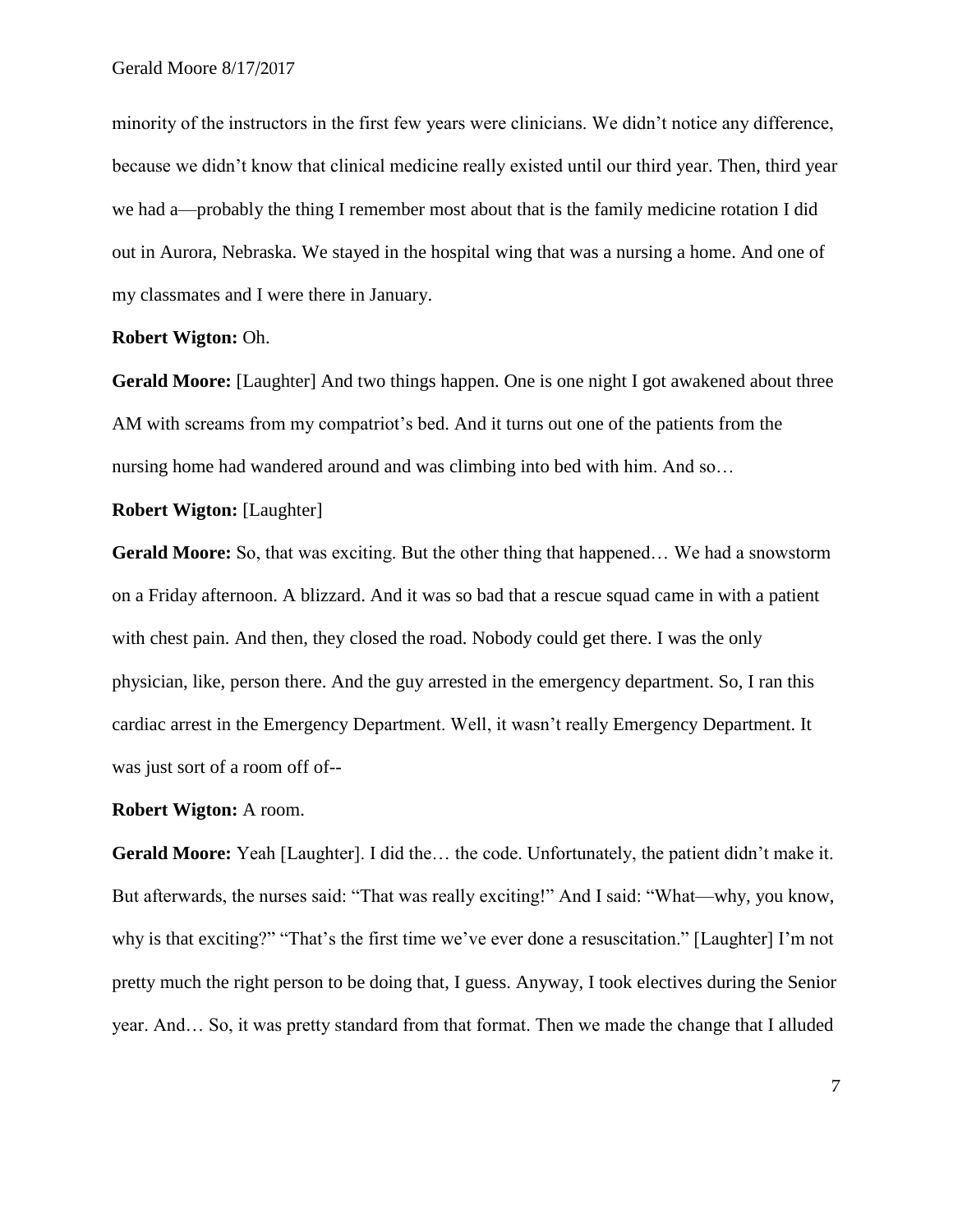to before to consolidate some of the courses. That was the next step that I think we noticed as much as anything. And then, mid-'80s, with Bob Waldman—said: "We need to start looking at our curriculum." When I started becoming Assistant Dean for Curriculum. So, we looked at our curriculum at that point in time and said: "What can we do differently than what we're doing now?" And so, a lot of the issues that we're facing today are—we were facing then, is how to get the students more involved. Get rid of the passive learning. Get more active learning. And we decided to try to consolidate things a little bit better and separate it out. So, we ended up with a curriculum that the first year was, quote, "Normal Anatomy," "Normal Physiology," "Normal Biochemistry," taught in that manner. And then the second year was Primary Pathology. And they were separated out grossly that we. We started using problem-based learning, which was very popular at that point in time. It was one of the—We weren't the first schools to do it, but we were one of the early adopters of that. And that was the beginning of using small groups as an educational tool at this institution.

**Robert Wigton:** Mhmm. I remember that.

Gerald Moore: Yeah. That was—it was good. It was interesting. A lot of the faculty reacted to this: "Why are we making this change?" And, basically, "How do you prove that it's good and you're successful?" et cetera. And we had a hard time answering that. Basically, the bottom line was… Well, it got us to thinking about the curriculum. That's probably the most important thing we did. We applied for a grant from the Robert Wood Johnson Foundation. Got a relatively small grant, but it was nice because it gave us a deadline of a year-and-a-half that we had to get the curriculum done and online. So, that worked out pretty well. So, we continued with that curriculum over the next twenty-or-so years.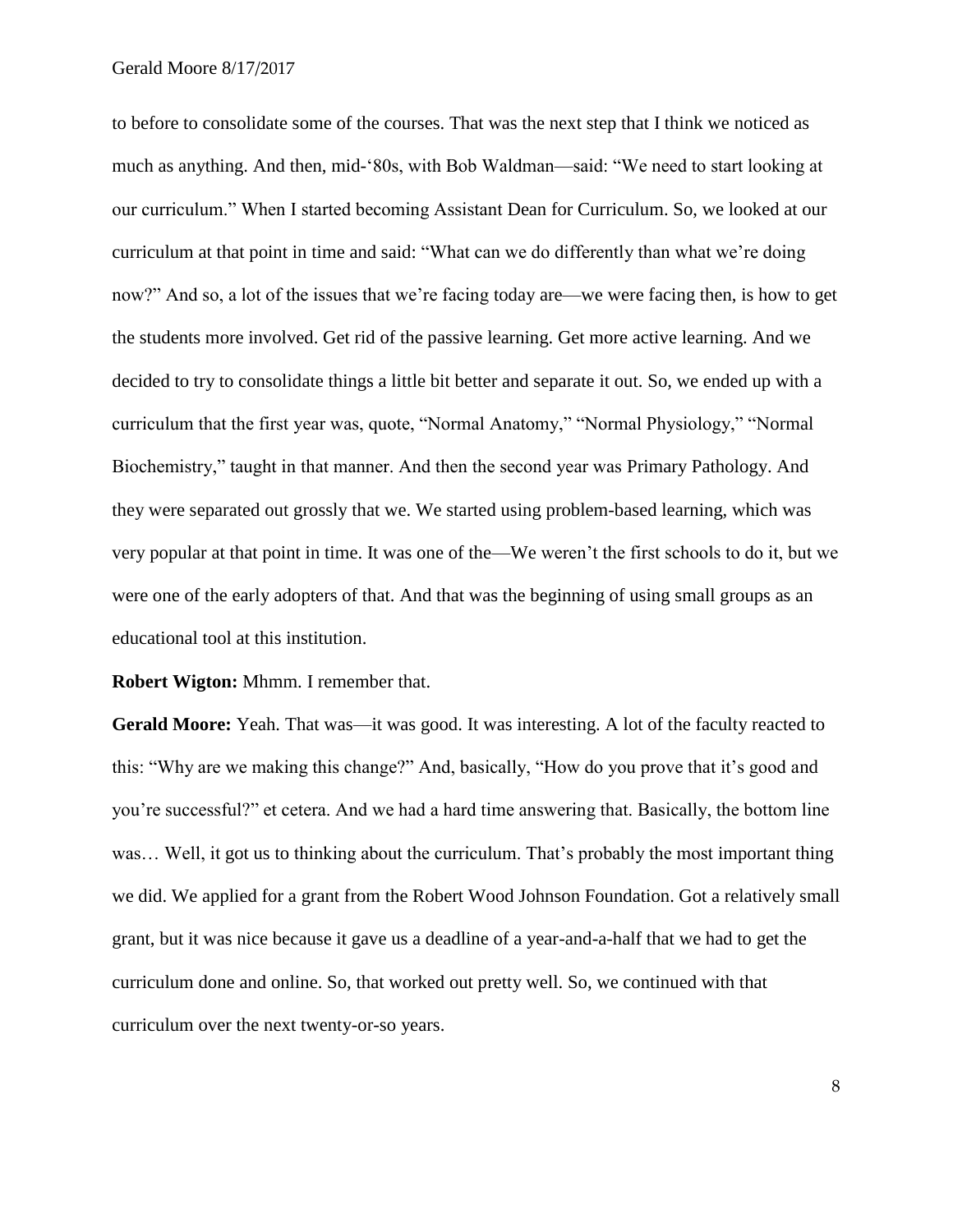**Robert Wigton:** This is... This curriculum started in the '90s?

**Gerald Moore:** '92.

#### **Robert Wigton:** '92.

**Gerald Moore:** Started in '92. And it stayed pretty much—the format stayed pretty much the same. But a lot of things have added in those ten years. A lot of things have made a difference. I mentioned the small groups already. Using problem-based learning. Now we're doing something called team-based learning, in which the whole class has groups in a classroom; and they go over some questions, pre-questions, and pro-questions. And the instructor helps them with that kind of stuff. We're doing virtual Histology and virtual Pathology, which is taking online, electronic slides of the tissues. And the instructor can control the computer and draw the circle around the cell that they think is the most important. That's—We don't use microscopes anymore. So, I don't think our students know how to use them, from that standpoint. The Anatomy laboratory has become computerized. That's been major thing, so that they can also control the screens at each table. Each… each table of four to six people will have their own computer and projector. So, that works out pretty well.

**Robert Wigton:** This is where the... the synthesized body is lying as a... electronic in the--? **Gerald Moore:** Well, we don't use that as much in the medical school. They use that more in Allied Health right now in teaching.

#### **Robert Wigton:** Ah.

Gerald Moore: But that's one of the newer things that are occurring. We could talk about technology for a long time.

**Robert Wigton:** Sure.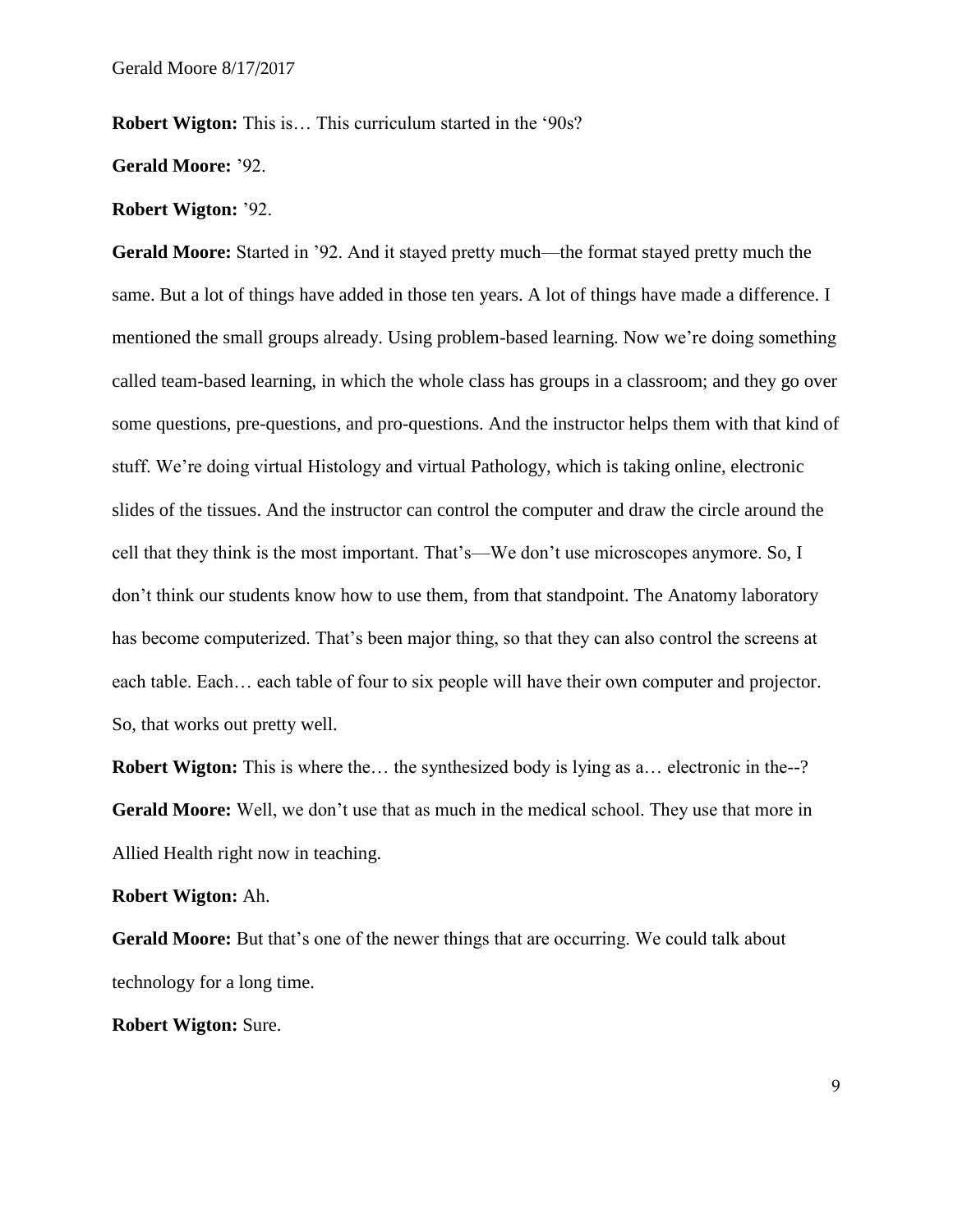**Gerald Moore:** There's a lot of new things with that. We also are one of the early adopters of the OSCE, the Objective Structured Clinical Examination, in which we said earlier clinical exposure, either through the standardized patients or using… mannequins, or something like that, would give people an opportunity to practice on a non-human, so to speak. But it's relatively life-like. And then, be able to go onto the wards and have a little bit more feeling for what's happening and how they should be con—treating the patients. We spent a lot of time talking about history and physical examination. How do you deal with a difficult patient? If the patient with—needs a translator… Under privileged individuals and how do we handle that? Those that don't have fin—financial support. Things like that. So, that's been good, from that standpoint. **Robert Wigton:** If we could—could we go back a ways and say a little about the three-year curriculum.

**Gerald Moore:** Yeah. Okay. Good thing.

**Robert Wigton:** Were you involved in that at all?

**Gerald Moore:** No, I was not involved in that. That was—that stated about 1972 and went through 1980, or so. So, what happened was—The idea was to consolidate medical school down from four years to three. Basically, all that happens is we eliminated all vacations. Sort of made it a little bit more intense. The first year we did it, we had a four-ear class and a three-year class. So, we had to double-up the amount of education we were doing for that. And then, in reality, we got a lot of extra physicians out that year, because we doubled up.

**Robert Wigton:** Yeah.

Gerald Moore: But after that, it was just the same as... Just came a year lat—earlier than before. I think it was fairly successful. I've talked to people that have been through that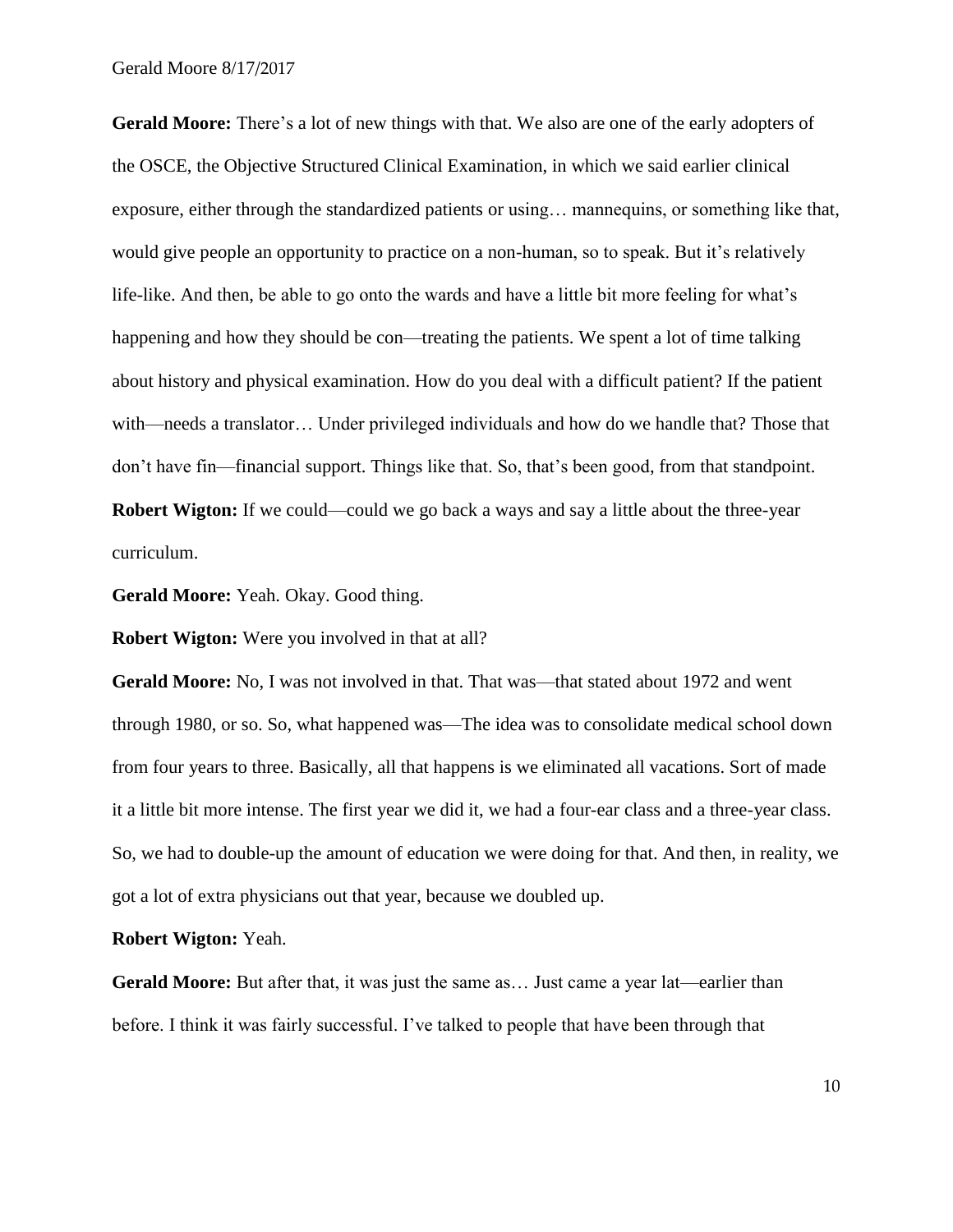curriculum. They were happy with it. They didn't know anything different. They felt that they were well-trained. But it got to be the point where it was too intense for people. And that's why we went back to the four-year curriculum. And the doctor shortage was resolved a little bit.

**Robert Wigton:** A part of the stimulus was that the federal government was offering a stipend for extra person you got out…

**Gerald Moore:** Right. Yeah. Exactly.

**Robert Wigton:** From the baseline and seventy-two, or whatever it was.

**Gerald Moore:** Right.

**Robert Wigton:** And that was disappearing too. And I… I think that led to maybe part of the…

the…. I… I thought one of the big issues was that the Senior students had to—the third-year students had to apply for residencies without as many clinical rotations.

**Gerald Moore:** Right.

**Robert Wigton:** And I think they felt like they were at a disadvantage because of that.

**Gerald Moore:** Right.

**Robert Wigton:** But otherwise, I—I felt the same way, that they got the same training basically.

**Gerald Moore:** Right.

**Robert Wigton:** It was just a little less vacation.

**Gerald Moore:** Yeah. No summers off. And…

**Robert Wigton:** How do you feel about these changes in the curriculum? Especially the one...

the big one in '92, where we went to a different re—reorganization with the cores and this sort of thing?

**Gerald Moore:** Right.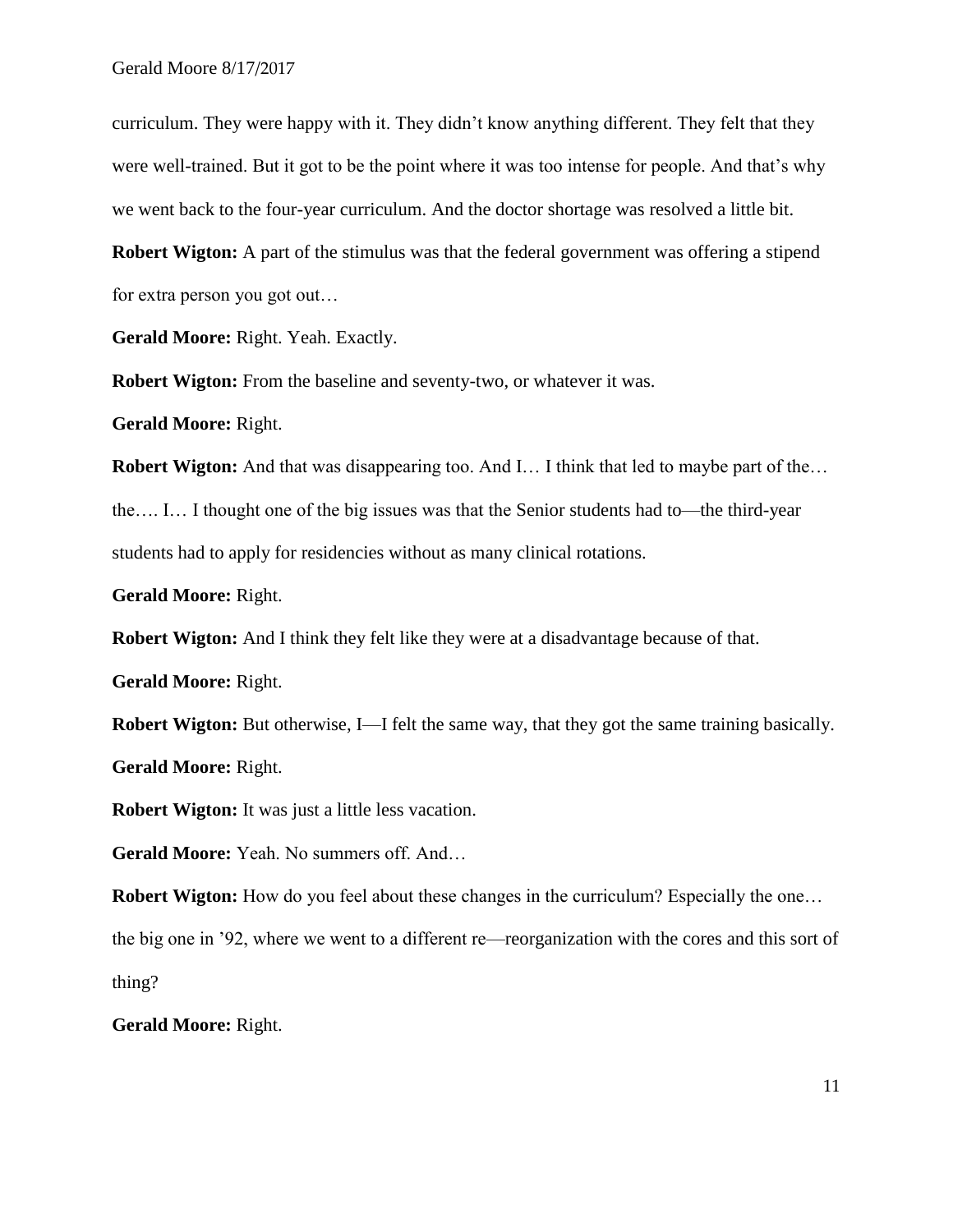**Robert Wigton:** What's the advantages—I mean, what have proved to be the advantages or disadvantages?

**Gerald Moore:** Probably the biggest advantage is what I alluded to earlier. And that was that we stimulated some of the faculty to things in a different way.

**Robert Wigton: Different way.** 

Gerald Moore: To think about it again. Unfortunately, some of our faculty liked to use—and they—those days, a two-by-two slide set—and showed the same slide set for twenty years in a row and—not updated. So, remodeling--

**Robert Wigton:** When I was... When I was in, there were just a couple of people actually used what's called lantern slides.

**Gerald Moore:** Oh, yeah.

**Robert Wigton:** Big ones with a—you could type on them.

**Gerald Moore:** Oh, yeah.

**Robert Wigton:** Type inside. They were two pieces, as well. You--

Gerald Moore: Do you remember the overhead projectors and--?

**Robert Wigton:** Oh, yeah.

Gerald Moore: ... the rolls of acetate that people used and had to clean it off every time before their next lecture.

**Robert Wigton:** It was ubiquitous, especially for certain... certain courses. Certain disciplines would use a lot more.

**Gerald Moore:** Right.

**Robert Wigton:** And…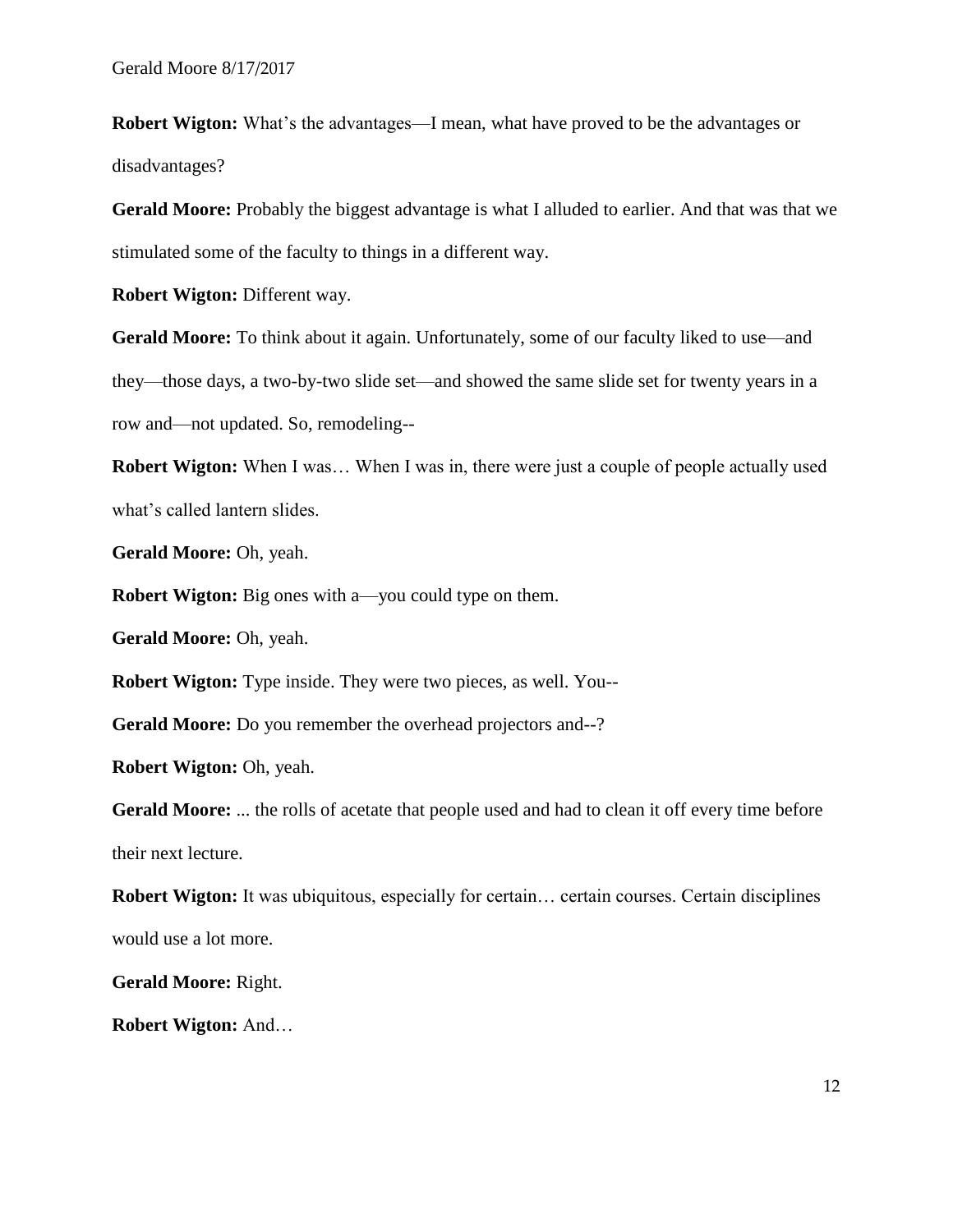**Gerald Moore:** For younger people listening to us talk about this, they probably don't know what we're talking about.

**Robert Wigton:** Oh. That's right. [Laughter]

Gerald Moore: It's a little bit different than it was.

**Robert Wigton:** Well, in fact, I caught the tail end of using these big carbon arc projectors...

**Gerald Moore:** Oh, yeah.

**Robert Wigton:** ... in the room. Say, there were two pieces of carbon and then you got them you send an electric current through them. We got them at the right distance from each other.

Gerald Moore: Distance, yeah.

**Robert Wigton:** Which, usually, only the Chief Resident knew what the distance was. And a gigantic light would project from a long ways.

**Gerald Moore:** Yeah.

**Robert Wigton:** And they had those in the North amphitheater. The other thing they had is they used a carbonate arc projector to look the wrong way through a microscopic. They'd aim it at the screen and you could see the slides.

Gerald Moore: Oh, really?

**Robert Wigton:** Yeah. The guy could manipulate the slides and everything.

**Gerald Moore:** Oh wow.

**Robert Wigton:** It was fascinating.

**Gerald Moore:** I remember my Histology laboratories and Pathology laboratories using a microscope and never have any idea what I could… what I was looking at. That's what the advantage of the virtual Histology/Pathology we do now. Because they can say: "Here's an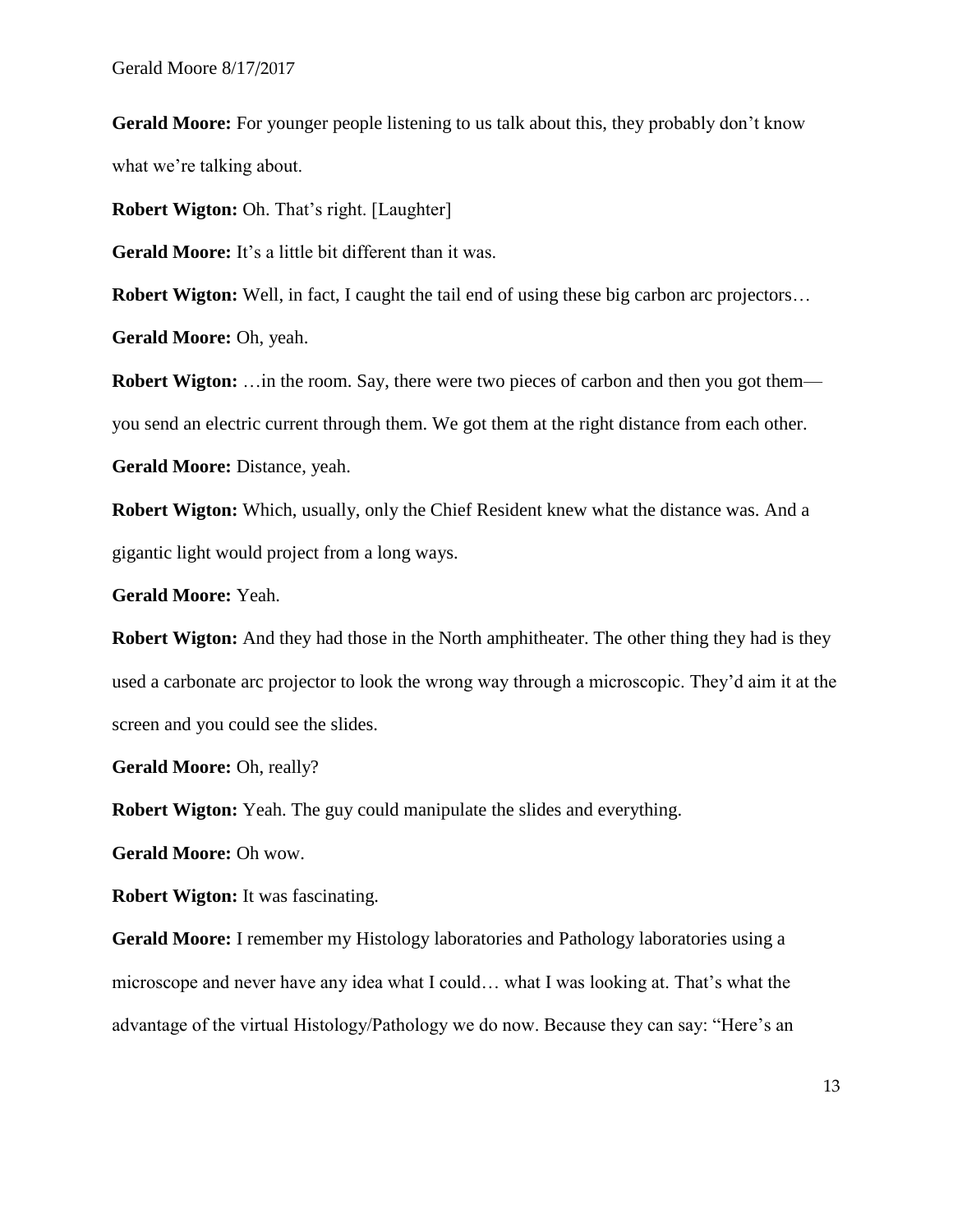arrow. Here's what—This cell's the one that you're looking at. That you should be—"

**Robert Wigton:** We had to draw every cell and stipple in all the…

**Gerald Moore:** Yeah.

**Robert Wigton:** Cytosomes and stuff like that.

**Gerald Moore:** Exactly.

**Robert Wigton:** How about the new curriculum? What do you think that's going to achieve? Or what's it's purpose?

**Gerald Moore:** Well… Last two-to-three years we've been looking at this. And what we're going to do is turn the curriculum and do a little bit more integration than what we did before. So, all things cardiovascular will be taught at the same time.

**Robert Wigton:** I see.

**Gerald Moore:** So, Basic Anatomy, Physiology, Pathology, Treatment, Pharmacology…

**Robert Wigton:** Now, the course did some of that. Is that right?

**Gerald Moore:** Well, except they separated it out as the first year was all normal, without Pathology.

**Robert Wigton: Oh! I see. I see.** 

Gerald Moore: And the second year was mostly Pathology, assuming you knew the normal. And so, you might have, for example, we always talk about acid-base balance. And learning acid-base balance. Would be taught three or four different times in this—in the old curriculum. You get first in Physiology, then you get it in again in Pulmonary, you get it again in Renal, and they each approach it a different way. So, what we're trying to do is consolidate that and say there's one big picture. And so, get better information.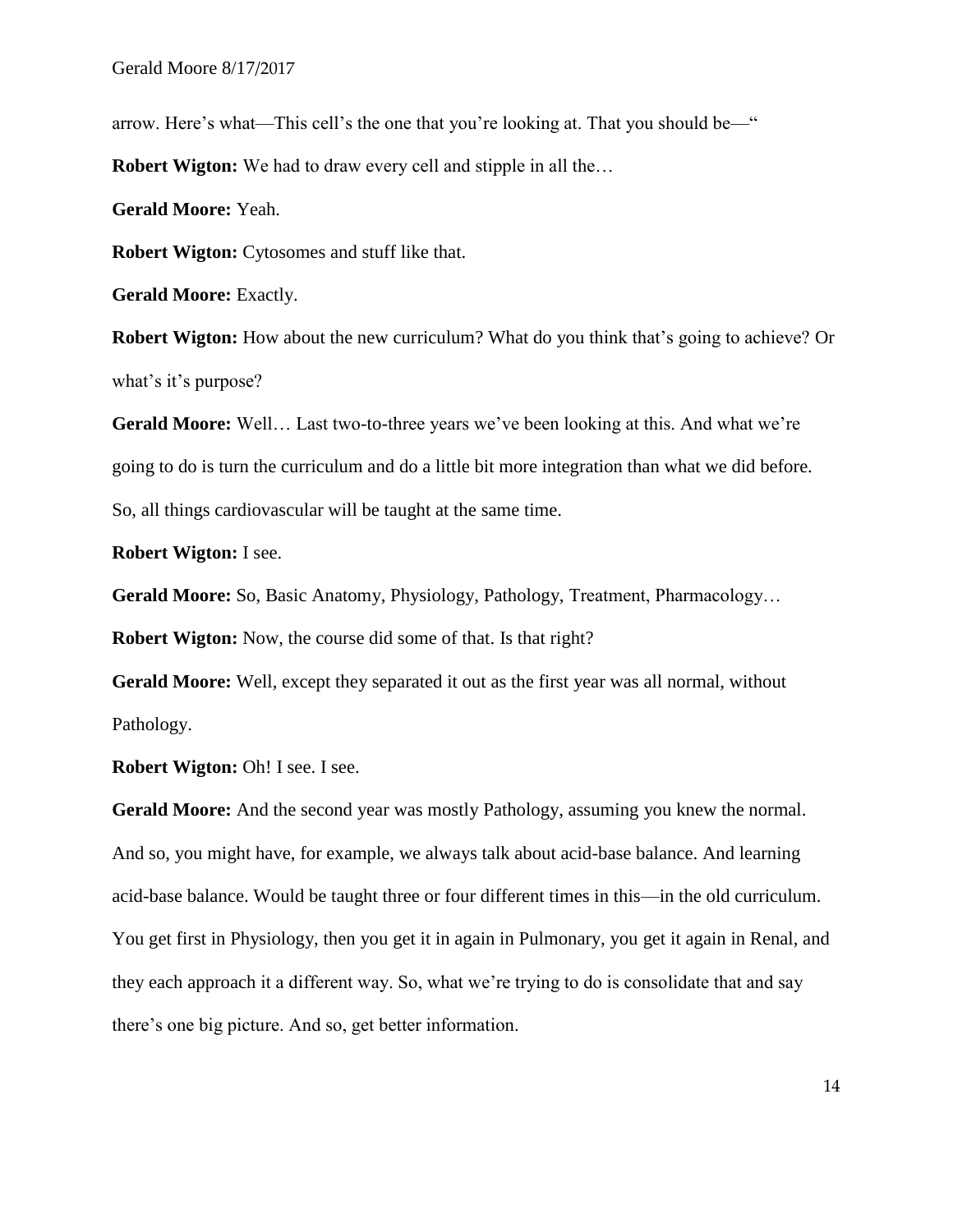**Robert Wigton:** Yeah, the sym...sympathetic nervous system was another example. **Gerald Moore:** Yeah, exactly.

**Robert Wigton:** Come at you every two months with a different teacher. That sort of thing. **Gerald Moore:** Yeah, and… So, the new curriculum is trying to integrate that more. And that's been important. We're also using more simulations. We have the… the… the Sorrell Center, which opened in 2008. It's the first home for the College of Medicine, which is very important. And that's been a fantastic building for us. It has the small group rooms. There's twenty-two small group rooms that we can utilize for anywhere from eight to twelve students and a faculty member. The two large lecture halls… But we have the simulation laboratory where we have mannequins and people can go down and practice, as we talked about earlier. Practice how to do innovation or starting an IV. Whatever the case may be.

**Robert Wigton:** Do you think that these changes are having any effect on... on student scores on tests or on their retention. Or do we have any…?

**Gerald Moore:** I have to be careful about this. Student satisfaction is better. There's no question about that. Earlier clinical exposure is happening. They're more involved in their curriculum. Their more involved in… They're not just passively taking notes as much. But we want to integrate that more and stimulate them more. We're going to do more interprofessional education.

**Robert Wigton:** Ah, yes.

**Gerald Moore:** Between Nursing, Pharmacy, and et cetera.

**Robert Wigton:** That was always kind of a loss that we didn't take advantage of, I thought. **Gerald Moore:** Right.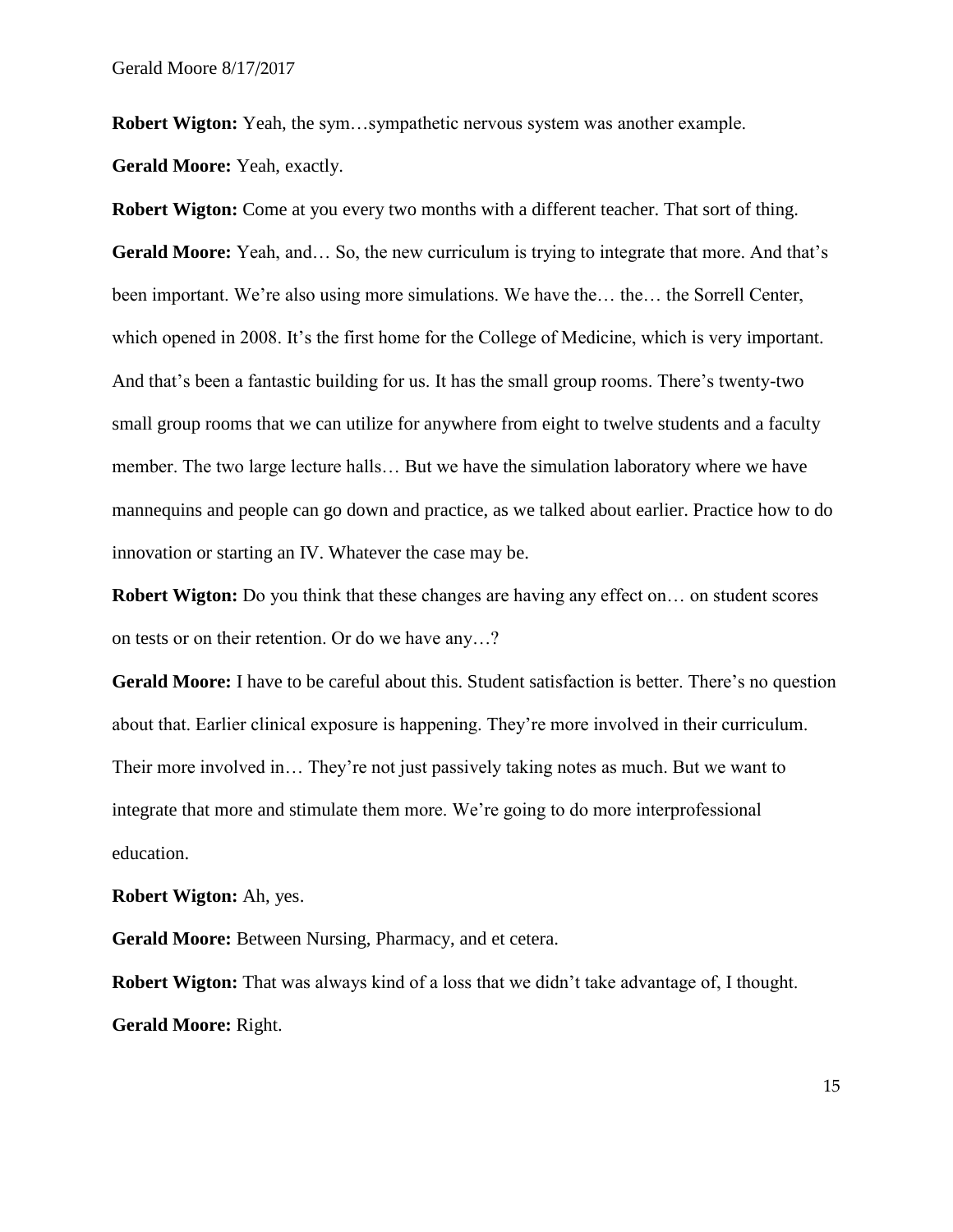**Robert Wigton:** Because after medical school, I was in Physiology for a while, getting a Masters. And I would teach the other, like, Nursing classes

**Gerald Moore:** Classes, yeah.

**Robert Wigton:** Classes. And physical therapy. And things like that. And I thought: "Boy, there's a kind of a wasted interaction going on there." These were bright people who had a different—kind of a different look at this same thing.

**Gerald Moore:** Right, exactly.

**Robert Wigton:** Yeah, that's—I'm glad that's come up.

Gerald Moore: You know, probably the big thing that is happening is—students are smart. I mean, they're obviously very smart. Most people say that they would not be able to get into medical school now, compared to the students that we see coming across the boards. And that's probably true for me, as well as other people. But our students are going to succeed in spite of us. But we can certainly get them to understand a little bit better the how and why of things. Not so much the actual listing of twenty-five causes of X, Y, Z—something like that. So, making them more responsible for how they learn, how they find that information, how they ultimately take care of patients… I think that's going to be a big thing. In the curriculum in '92 when we did this, we had the introduction to clinical method and talked about patient interactions, as I mentioned earlier. One of the most impressive things was the faculty, on rounds, on wards, when they first got the students to come in from what was called the Integrated Clinical Experience at that time… They said: "These students are thinking outside the box more than they used to. **Robert Wigton:** Ah.

**Gerald Moore:** … more about ethical issues and social issues and things like that." And that's…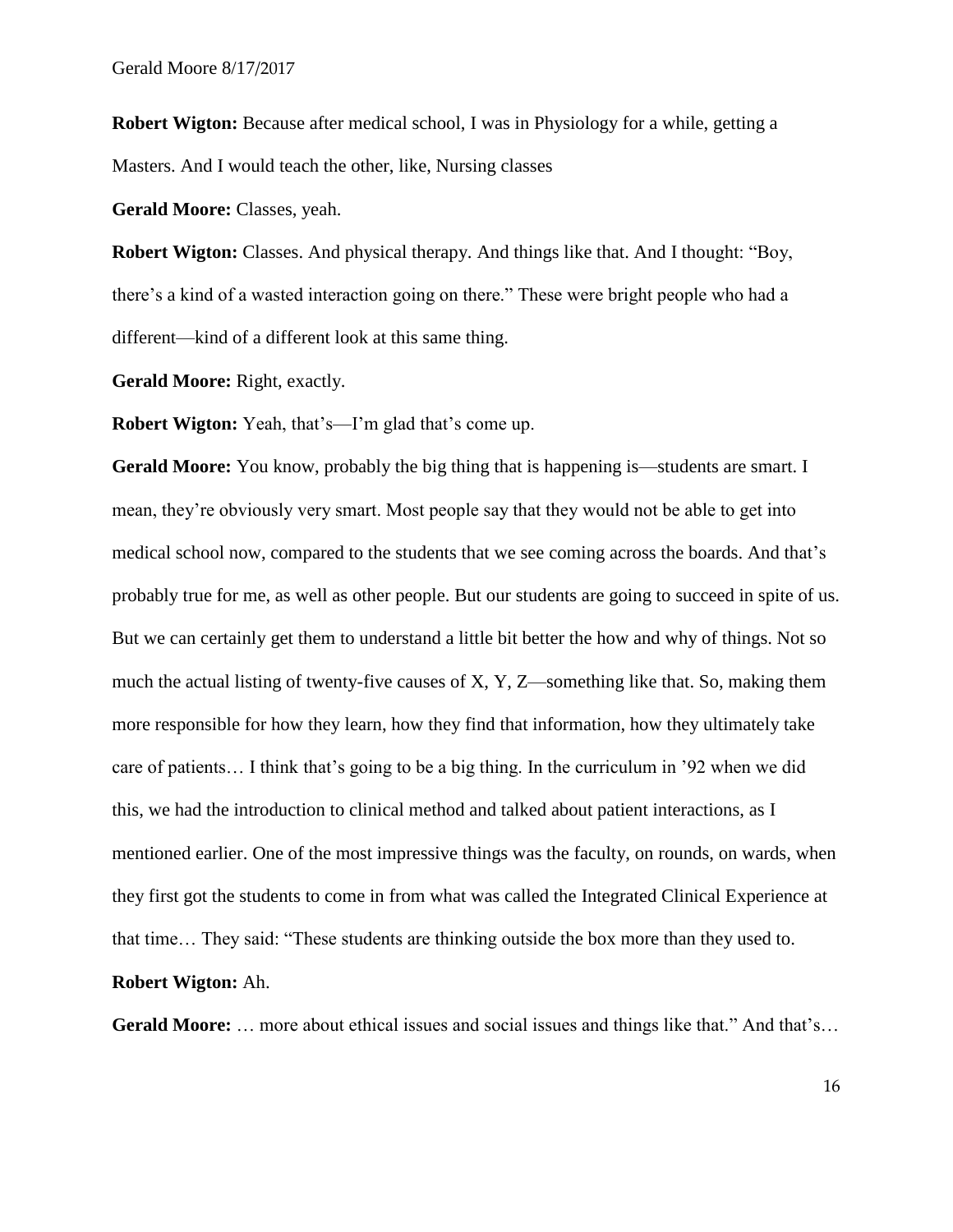that's very satisfying to be able to say that's happening. There—But, getting back to your original questions about quest—more scores or data that suggests that there's been a marked difference. I don't think we have that. In most studies that I've seen nationally are unable to show a major change. But it depends on what you're trying to accomplish. Teaching somebody how to research something, rather than just giving them the facts is a different thing.

**Robert Wigton:** Yeah, after all, the students who make it into medical school already have—are very proficient in retaining and reading and this sort of thing.

**Gerald Moore:** Right.

**Robert Wigton:** Or they wouldn't have the good grades that brought them in. So, it seems like that would be a really uphill battle to improve their board scores and…

**Gerald Moore:** Right.

**Robert Wigton:** Studying the same material, and so forth and so on.

**Gerald Moore:** We're very proud—as you know, USMLE [United States Medical Licensing Examination] has three steps to it, basically. Step one is the basic science material. And our students do fine with that. Step two our students consistently do better than the national average with their clinical skills. We didn't see a change with the curriculum, but it didn't go down. So, that's probably the most important thing. And then we go to the curriculum. The Teaching Physicians of Tomorrow, which is the new curriculum that we're starting in the Fall of 2017. Where wherever we are now. In the fall of 2017, we will hopefully be able to integrate all these things a little bit more completely. Students will take more responsibility for their educational process. And…

**Robert Wigton:** So, you'll bring it in a class at a time.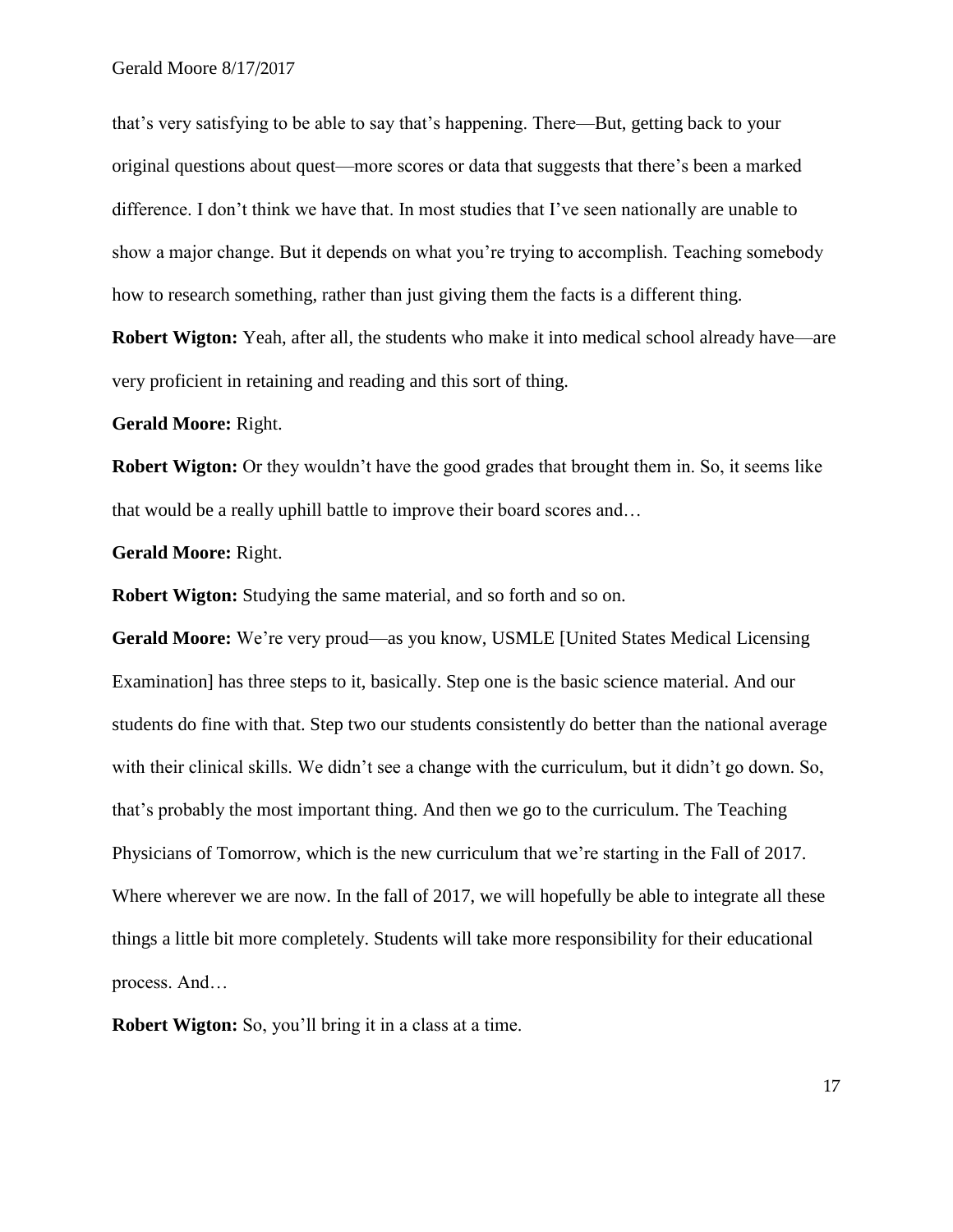**Gerald Moore:** Right.

**Robert Wigton:** Is that what happens?

**Gerald Moore:** Yeah. So…

**Robert Wigton:** First the Freshman…

Gerald Moore: Over a four-year—So, actually, we're changing into three phases. Phase one is about a year-and-a-half long. And during that phase one, then we'll get a block of Hematology/Oncology, a block of Patholo—excuse me, Cardiology, Pulmonary, et cetera—by organ system. Then we'll have, at the end of that time, we'll have what we call synthe synthesi—synthesis blocks. I'll get it eventually. The synthesis blocks are certainly areas where we get people for two weeks to get a case and sit down and think about issues related to what they've learned behind… before. How do they evaluate? How do they take care of the patient? So, they have to think and put everything together, hopefully, at that point in time. Second phase is a traditional clerkships, which we've already had well-developed. And they've been very successful. And then the third year's the preparation for residency. We're requiring a lot more things. We've required Basic Life Support, Advanced Cardiac Life Support… A section on quality. Training students to do ultrasound at the present time. We're doing the simulated patients, as I said. Learning how to do procedures, and hopefully using the ultrasound can do things like IVs and different possibilities from that standpoint. But, more importantly, they'll have a—what we call a capstone project, which will take some subject and put it together and develop a… almost a, I think you had to do a… a thesis, right?

**Robert Wigton:** A Ph… Yeah, a doctoral thesis.

Gerald Moore: Doctoral thesis.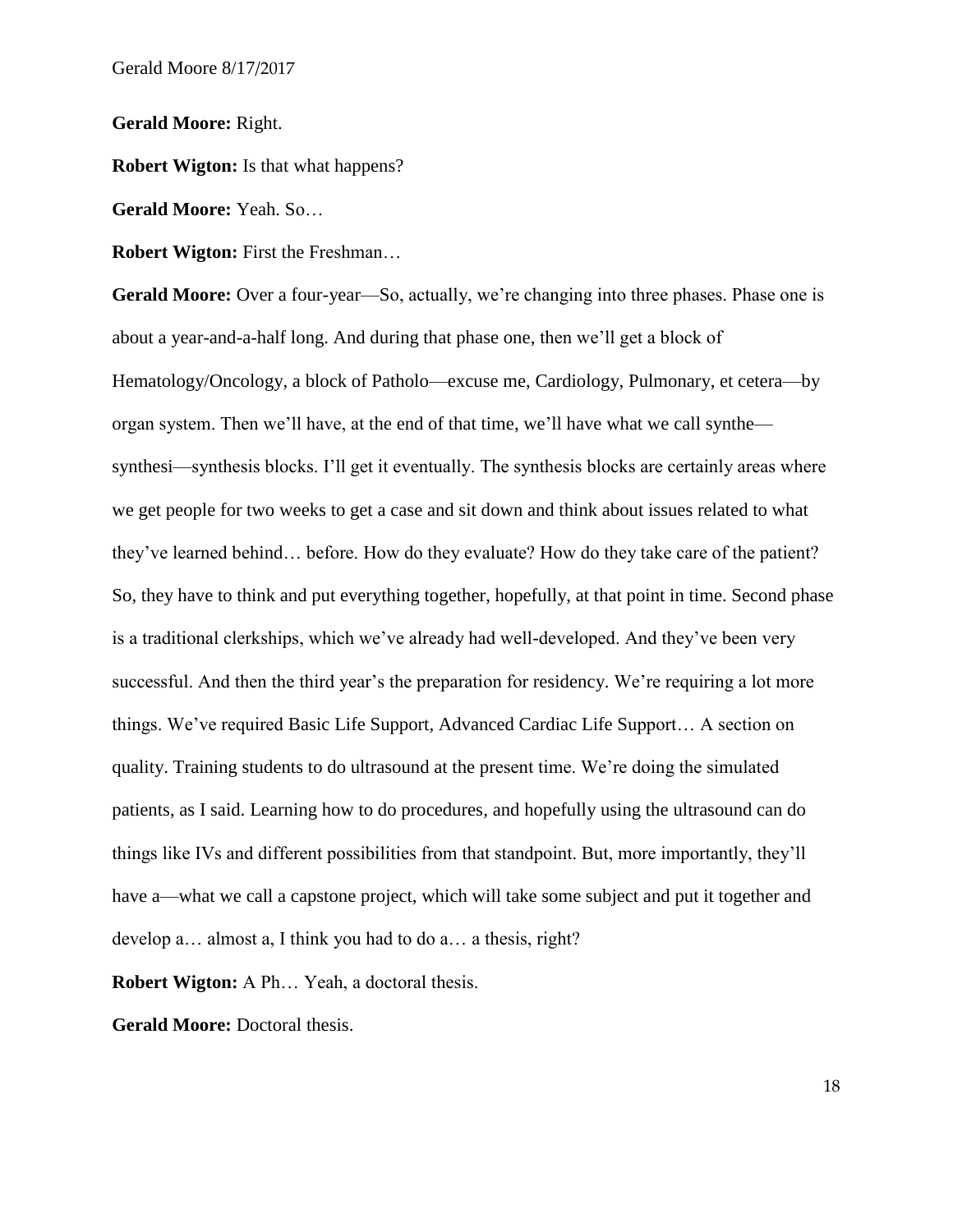**Robert Wigton:** In fact, ours was the last year that did that.

**Gerald Moore:** And mine was the first year that didn't have to, or something like that.

**Robert Wigton:** Lucky.

**Gerald Moore:** But we're going to do something like that again. And then, people that are going into surgery or OB or internal medicine would spend several months with a curriculum that's developed by that department as the preparation for the boards, but also preparation for the residency. So, they'll have a lot better training rather than sort of catch-as-catch-can.

**Robert Wigton:** Oh, that'll be interesting.

**Gerald Moore:** Yeah, we'll see what happens with that. It would be interesting to see how this all works out. There's a lot of details that we're still working on. So…

**Robert Wigton:** Looking ahead, do you see any major shifts coming up? Because there's so much change in the… in the provision of medical care. And so much argument that. Do you think… Are we going to make a big change, or is this just…?

**Gerald Moore:** Well, part of what we're doing is integrating that into the curriculum more or systems subject. So, how do you run an office? How do you take care of Medicare/Medicaid? How do you deal with insurance companies? Trying to—How do you improve the health of the community? Working with the College of Allied—Public Health. And putting that together is going to be something that looks at the bigger picture. The more the health of the community. So, that's going to be important. I think there's all sorts of opportunities for us to improve and stop what—You and I went through medical school—I think it was about how much knowledge can you jam in here and regurgitate back on tests? And we're going way away from that. Everybody has their own smartphone and they—you can look it up on the smartphone just as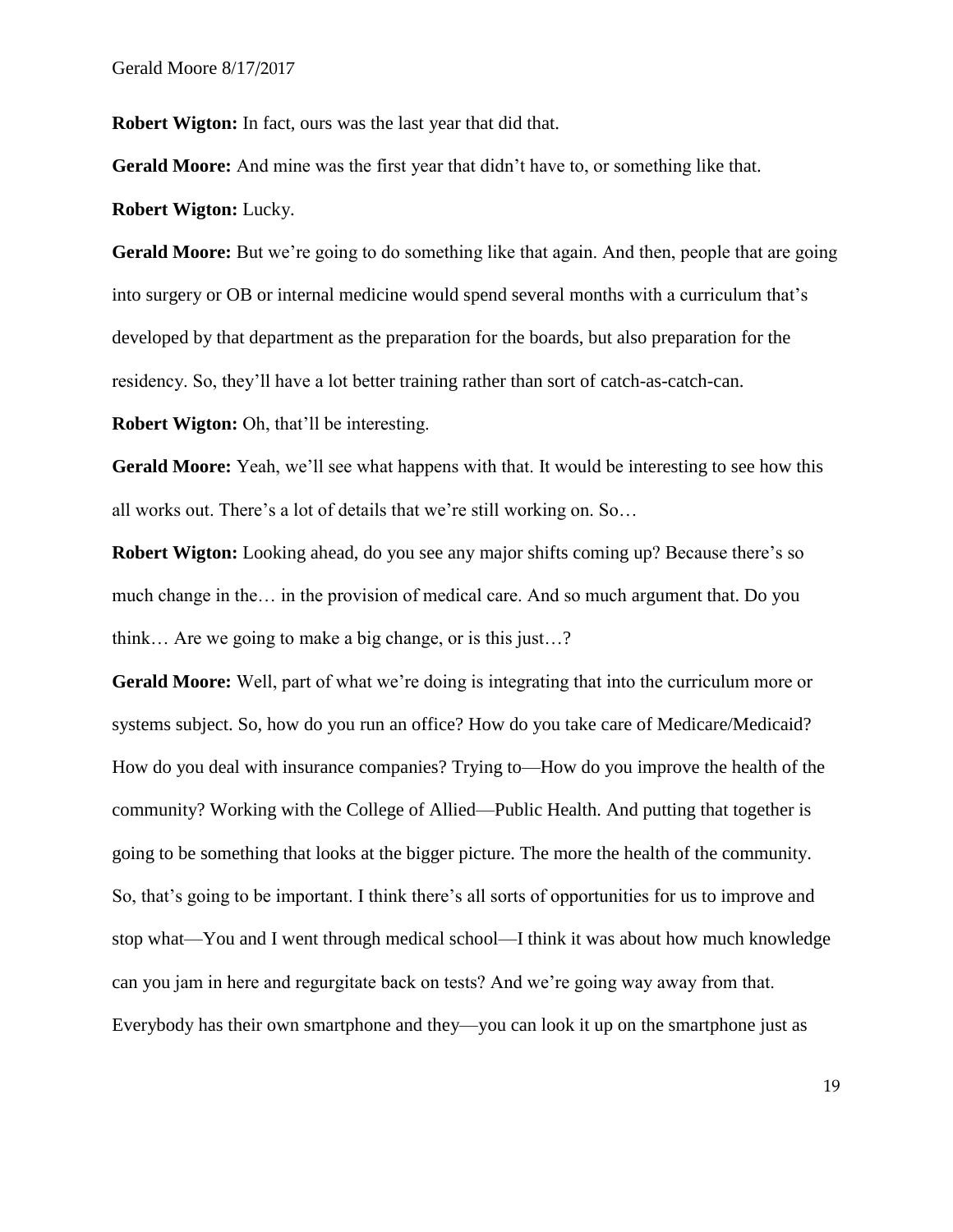easily as cram it in the head. But how do you think? How do you problem solve? How do you do things? So, we're going to be emphasizing that more. And I think we're going to see a big difference with people from that standpoint.

**Robert Wigton:** That will be very interesting. There was a... There was a Chair of Medicine at… [Pause] Oh, gosh… at one of the New York universities. I cannot—what was his name that went back and took medical school again at age 81.

**Gerald Moore:** Oh, yeah.

**Robert Wigton:** He wrote an article about his experience. And... and I think the biggest...

biggest thing I remember from it was that he thought that they had given them too much detail...

**Gerald Moore:** Yeah.

**Robert Wigton:** …and not enough thinking. And…

**Gerald Moore:** Yeah, exactly. The other thing is medical school is much easier the second time around when you know medicine.

**Robert Wigton:** I'm sure. [Laughter]

**Gerald Moore:** It's much easier to do. So, people have talked about having a pre-medical school **Robert Wigton:** Yeah, but taking calls at that age, I don't know.

**Gerald Moore:** [Laughter] Yeah.

**Robert Wigton:** That'd be something else.

**Gerald Moore:** That's true.

**Robert Wigton:** Well... You've, gosh, been the leader here in curriculum for, what—thirty years or so? It's amazing record of that. Has that… has that been fun? Would you do something else? Or…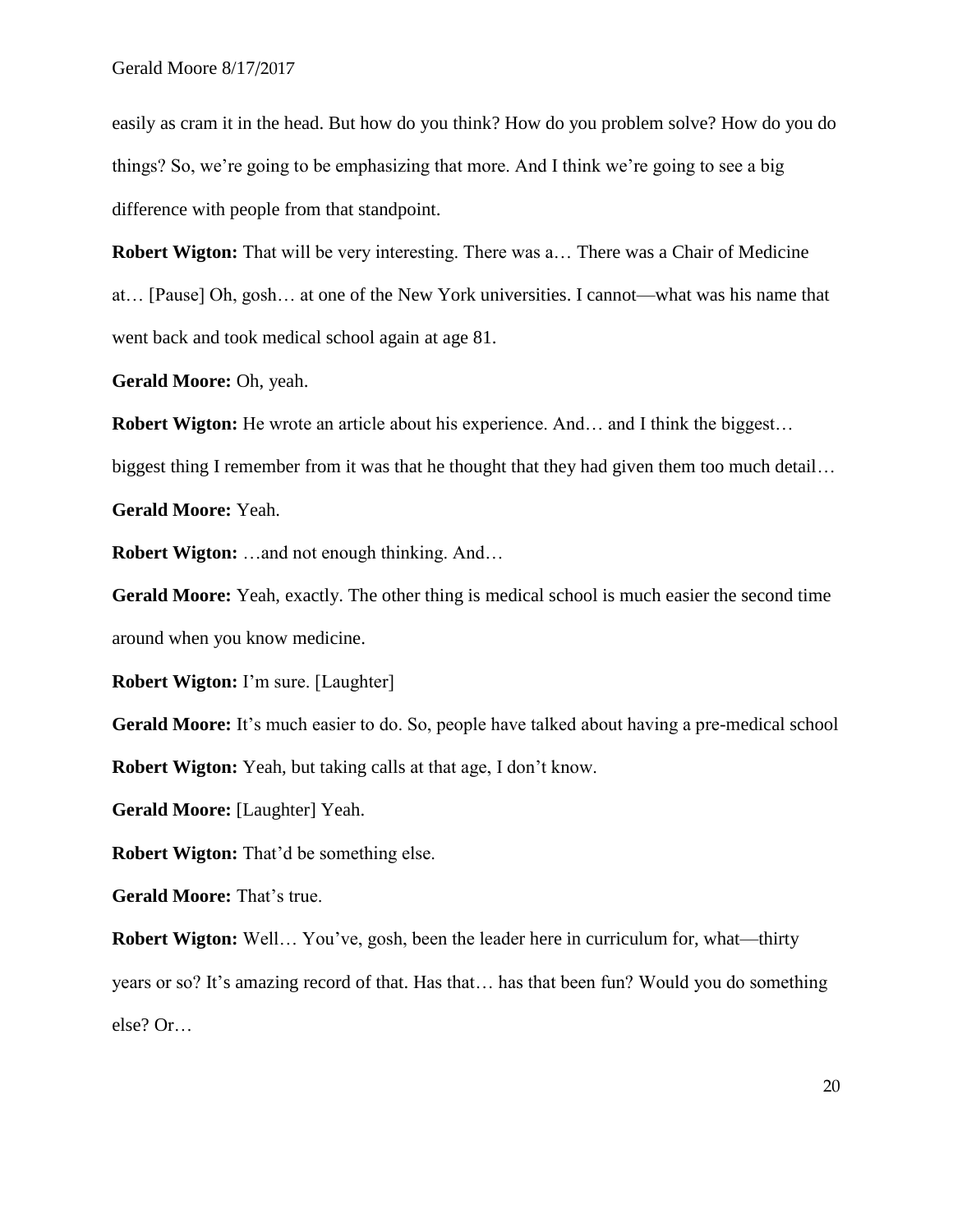Gerald Moore: Oh, yeah. Absolutely.

**Robert Wigton:** Yeah.

**Gerald Moore:** I always tell people the big advantage of my job is I have multiple things to worry about. So, you know, there's always something to challenge and…

**Robert Wigton:** Yeah.

**Gerald Moore:** Sometimes people call me to say: "The lights don't work in this room. Can you fix it?" But most of it is more substantive questions about curriculum. Probably the biggest thing for me is, no doubt, working with the students. I mean, it's just so pleasant. And… and I'm just totally amazed every time I sit down with a student and not worrying about the medical aspects so much. But talking about who they are and how they've developed and what they're bringing to the—there's some very very interesting stories out there from the medical students.

**Robert Wigton:** Oh, wow.

Gerald Moore: And they're all—It's so much fun to see them as resident, and then as faculty when they join—some of them join. And see how they mature and develop over the period of time. And, universally, when we survey our graduates, they're very satisfied with the educational process. Since we're a state institution, one of our goals is to increase the number of primary care physicians in the state. And we're certainly trying to do that as well as we can. We're rated in the top five-to-ten nationally for that. Over fifty percent of our students enter into primary care residencies. They may not finish—all finish them, but that's been very positive.

**Robert Wigton:** Yeah, this has been a tremendous change. Because, when I was—When we were in school, we were just leaving an era of where half the students from here went into general practice.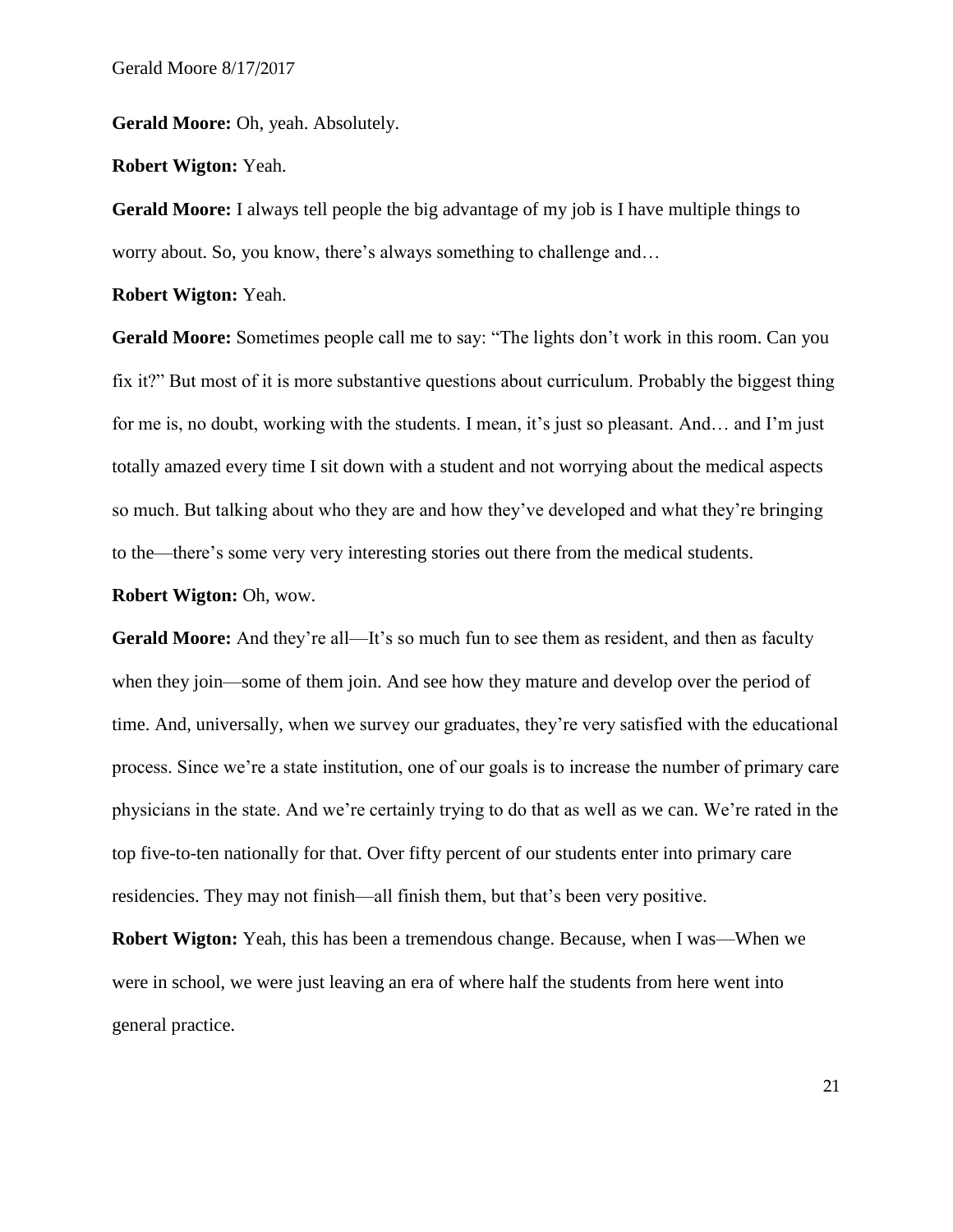**Gerald Moore:** Right.

**Robert Wigton:** And... and the family practice residency didn't come until '72.

**Gerald Moore:** Right.

**Robert Wigton:** So, this… this was a completely different kind of training for readiness. You… you… you—After your year after medical school, you had to be ready to go out and take care of anything.

**Gerald Moore:** Right. Yeah.

**Robert Wigton:** And…

**Gerald Moore:** And many people did that. [Laughter]

**Robert Wigton:** Yeah they did.

Gerald Moore: Scares you now, but...

**Robert Wigton:** It's been a tremendous change in the orientation of medical school and what... what they want to prepare people for. And so forth.

Gerald Moore: Exactly. There's another area I wanted to talk about. We do something called EMET, which is Enhanced Medical Education Training. For students that want to sign up for a special—sort of a special field during—they go to all regular medical school, but they do an addition.

### **Robert Wigton:** Ah.

**Gerald Moore:** So, we've got one in Geriatrics, one in Immunology, one in HIV dis—related diseases. The other one in Community Health. Things like that. Those are people who really want to put the emphasis on a special area gets a little bit of special training. It's very good. **Robert Wigton:** That's great. Well, Jay, thank you very much for being our guest. For talking